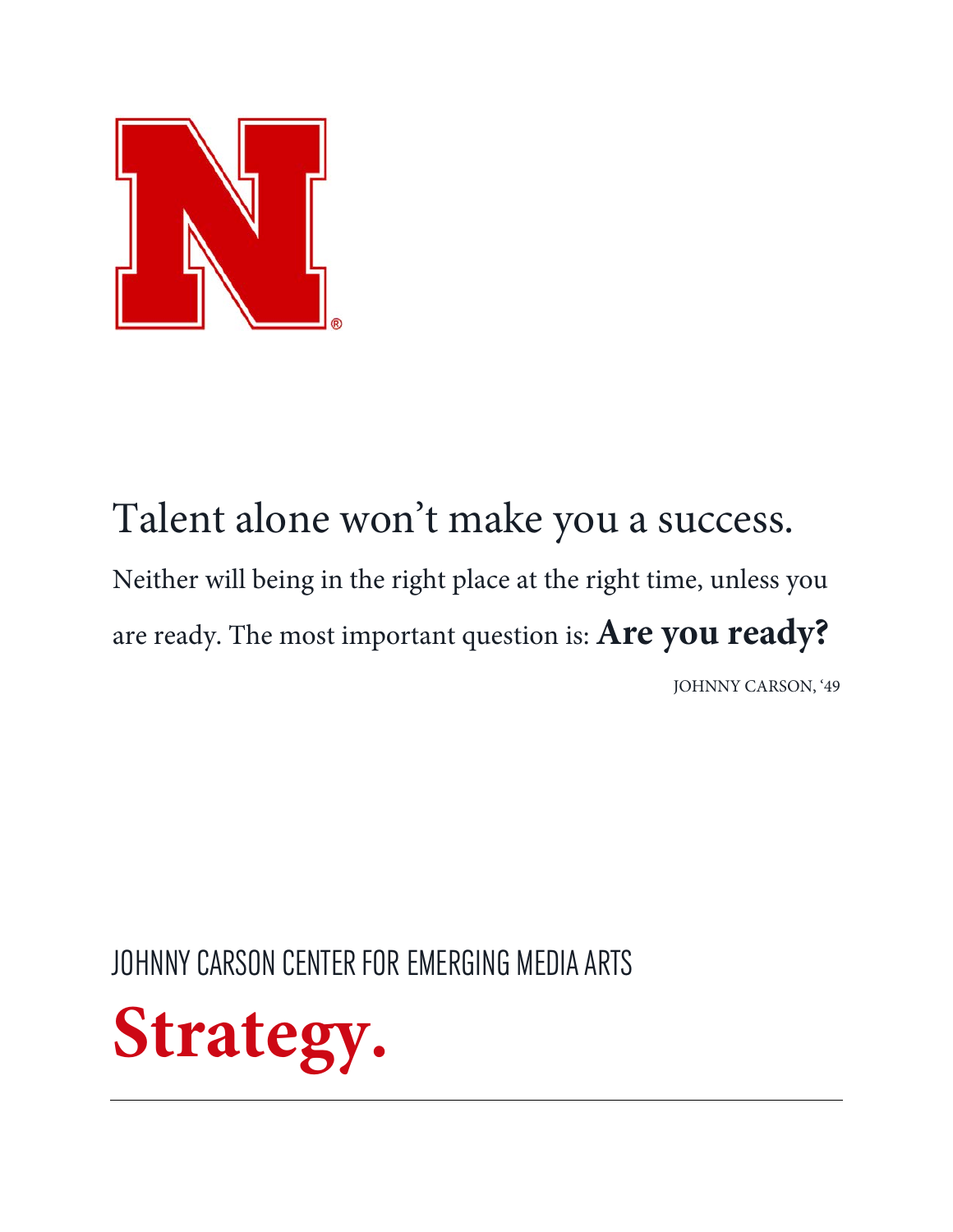# **dB.**

Dream bigger.

This simple mantra—inspired by the scientific measurement unit used to reflect a dramatic shift in power—captures the entire mission of the Johnny Carson Center for Emerging Media Arts. We exist to inspire our students to dream bigger. We teach them how to boldly leverage new and emerging technologies. We push them to pursue audacious new career pathways and to tackle global-scale problems. We ignite their curiosity and help them learn how to master the universal art of storytelling. Our students will help design and create the new jobs and industries of the future because we will nurture, support, educate and equip them to realize their most aspirational dreams.

Borne out of a groundbreaking \$57 million partnership between the Hixson-Lied College of Fine and Performing Arts at the University of Nebraska, the Johnny Carson Foundation and numerous private industry partners, the Johnny Carson Center for Emerging Media Arts will become a global destination for students and faculty who reside in the future, and who share our ambitious ideas, plans and goals.

# Our Mission

Our mission flows from—and is fully aligned with—the mission of the University of Nebraska. While we are unapologetic about our tireless pursuit of excellence in our overarching priorities of teaching and learning, plus scientific research, we also believe it is critical to translate the University's mission to our program to provide beneficial context, guidance and clarity. The mission of the Johnny Carson Center for Emerging Media Arts is reflected in the following statements of Purpose, Vision, Core Values and Goal.

## Our Purpose

We operate the pre-eminent interdisciplinary program in the emerging media arts to attract and prepare visionary, young creative leaders to achieve their dreams and transform our world through technology and powerful storytelling to ensure a brighter and sustainable future for civilization.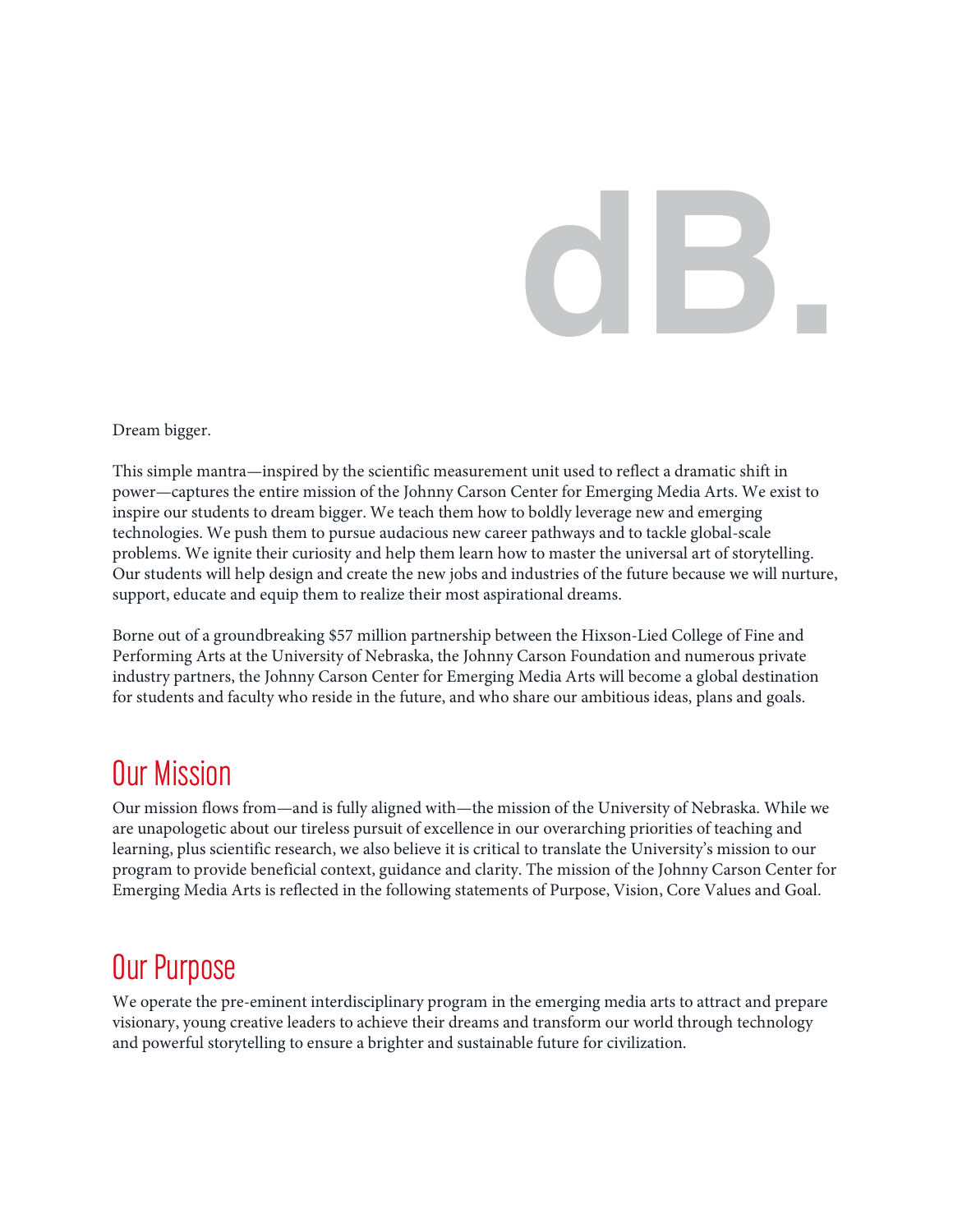# Our Core Values

The University's core values, formally adopted in 2006 after broad input from various stakeholder groups across the institution, are as follows:

We value:

- Learning that prepares students for **lifetime success and leadership**
- Excellence pursued **without compromise**
- Achievement supported by a climate that **celebrates each person's** success
- **Diversity of ideas and people**
- **Engagement** with academic, business, and civic communities throughout Nebraska and the world
- Research and creative activities that inform teaching, foster discovery, and contribute to economic prosperity and our **quality of life**
- **Stewardship** of the human, financial, and physical resources committed to our care

# Our Vision

In our vision of the future, the Johnny Carson Center for Emerging Media Arts has become the premier destination in the world for creative, young pioneers who use technology to innovate, to solve humanscale problems, to entertain audiences and to tell breathtaking stories that stimulate, provoke and inspire.

## Our Goal

We will produce transformative creative leaders by building the ultimate student-centered program where every graduate is able to realize their dream job or raise money to start their dream company—right out of school.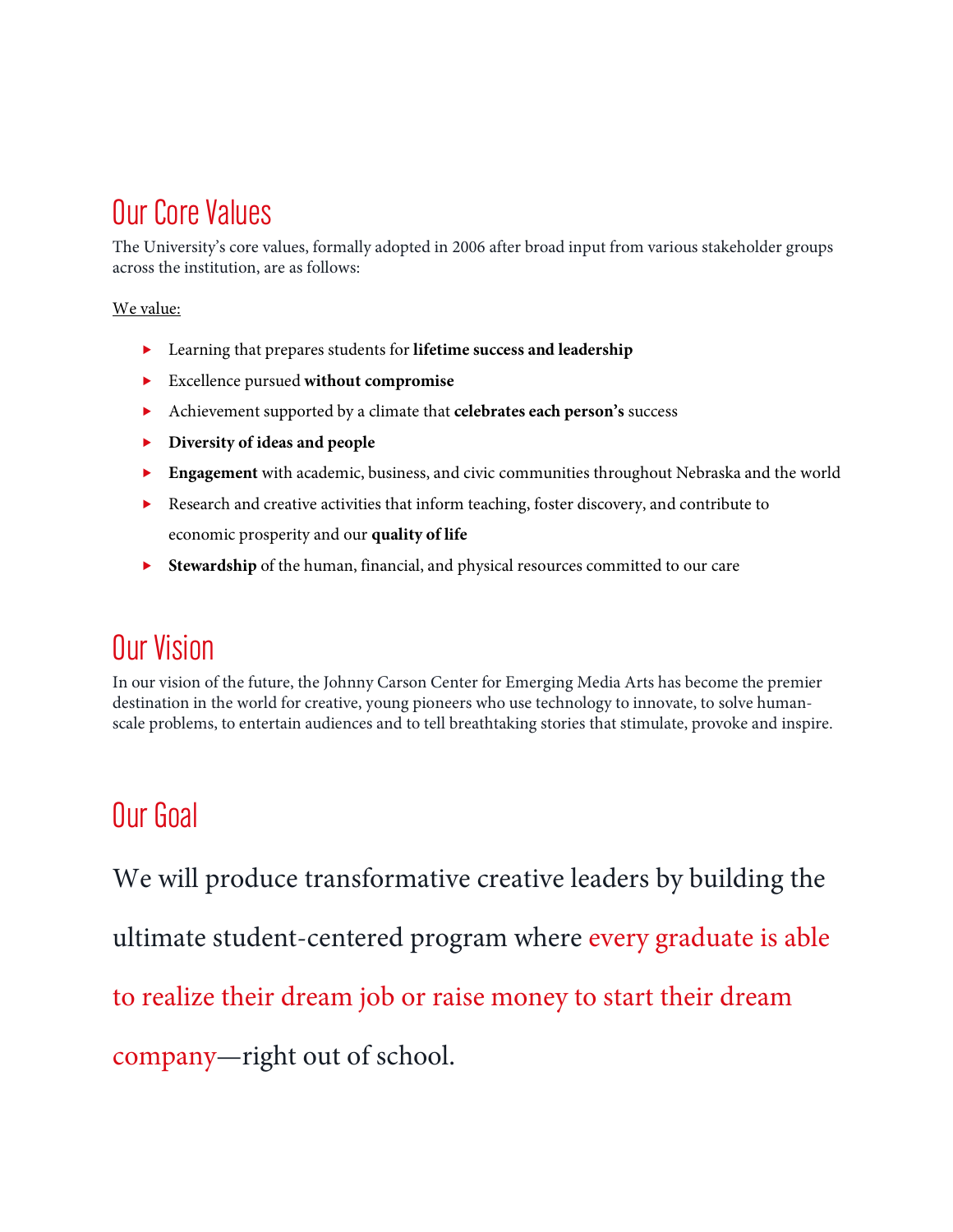

There comes a time or a moment when you know in which direction you're going to go. I know it happened to me when I was quite young.

JOHNNY CARSON, '49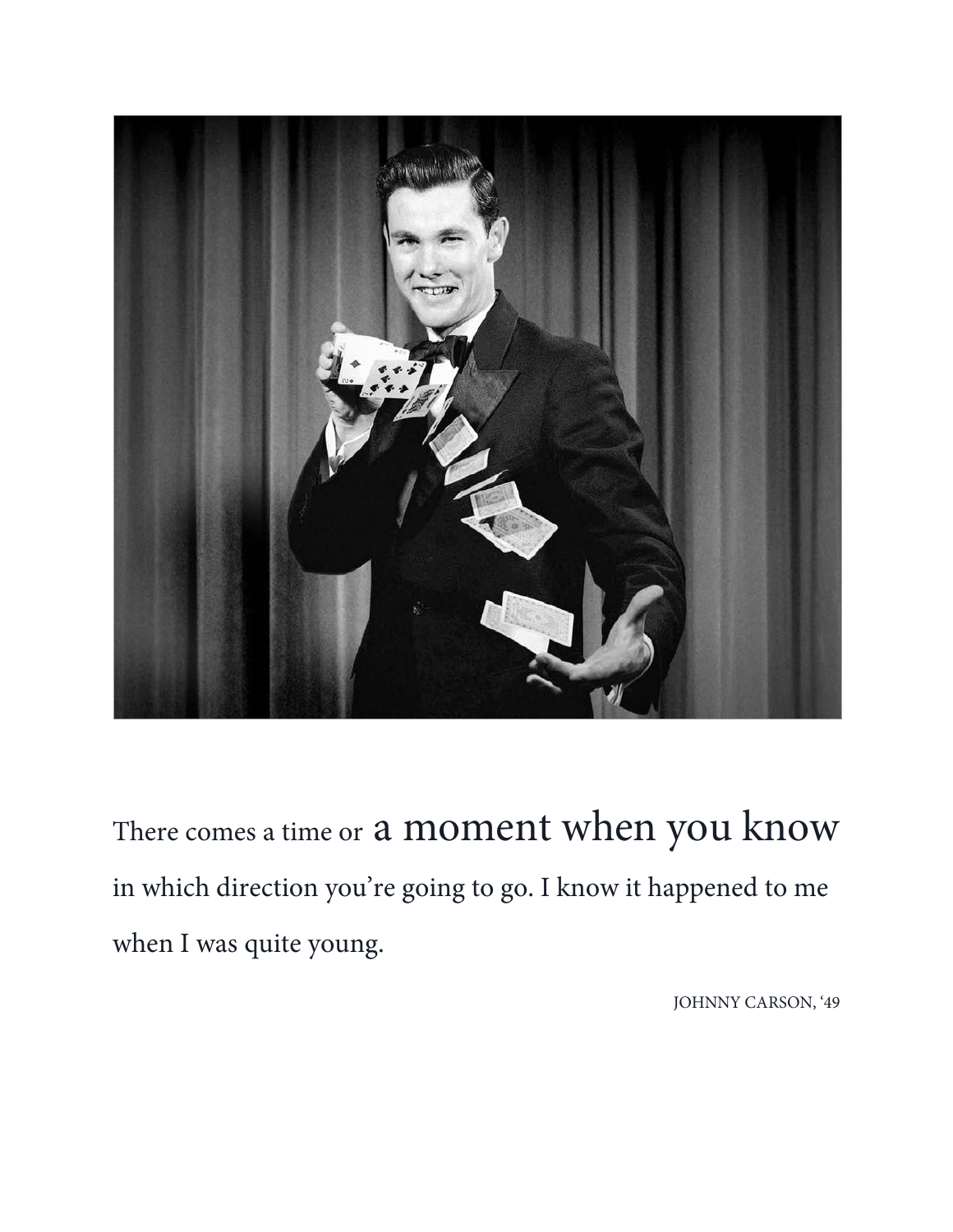# Our Strategy

We have a bold yet simple strategy that harnesses the intellectual energy and resources of the entire University of Nebraska and combines it with leading industry partners from around the world to create the premier emerging media arts educational program for driven students who want to pursue careers, start companies, or change the world by solving problems that threaten the future of humanity.

Our goal of creating a program where every single graduate is able to go into their dream job or raise money to start their dream company right out of school, is both challenging—and awe-inspiring. We will accomplish this audacious goal by following a clear, consistent approach that will enable us to attract and generate significant economic support to create a truly sustainable program.

To deliver on the promise of guaranteeing the dream of every Carson Center graduate, our strategy must consistently produce highly sought-after graduates who are fully equipped with the new competencies, skills and abilities needed to succeed in emerging and rapidly evolving fields.

Our strategy also outlines sources of enduring competitive advantage that will allow us to compete effectively with other institutions around the world for outstanding students, faculty and industry hiring partners.

We have arrived at the following strategy after careful consultation and input from leadership, faculty, staff, students and many external stakeholders. We conducted more than 60 stakeholder interviews, including extended conversations with prospective students. We also examined the competitive landscape with regard to other emerging media arts programs. Our strategy is rooted deeply in our mission and is designed to help us accomplish our goal by guiding our execution over a sustained period of time.

## **1. Recruit the young wizards, pirates and magicians of the world**

Recruitment is the cornerstone of our strategy. We will devote significant time and resources to identifying promising prospective students early in their academic careers and then staying connected with them as they navigate high school and ultimately, the college marketplace.

We will target self-motivated young people all over the world who are creative builders. Using simple, offthe-shelf database systems and commodity technology platforms, we will identify and track young people who write novels and short stories, who make movies, who build apps, who create video games, who write comic books, who build 3-D models, who create puzzles and who contribute to open source software projects.

Our marketing and outreach will speak directly to these students and engage them when they are young starting in sixth grade—to discover what their dreams are, and what problems they are passionate about solving, which will inform our future recruitment. We will develop a customer-facing brand and voice that will communicate via a weekly email digest and twitter feed and a monthly podcast that we will use to stay connected with prospective students. We will generate useful, on-trend content that is ageappropriate, including technical tips and repackaged "how-to" content and walkthroughs for key software applications. We will also use our email digest, twitter feed and podcast to break news and to showcase and highlight outstanding work of prospective students from around the world.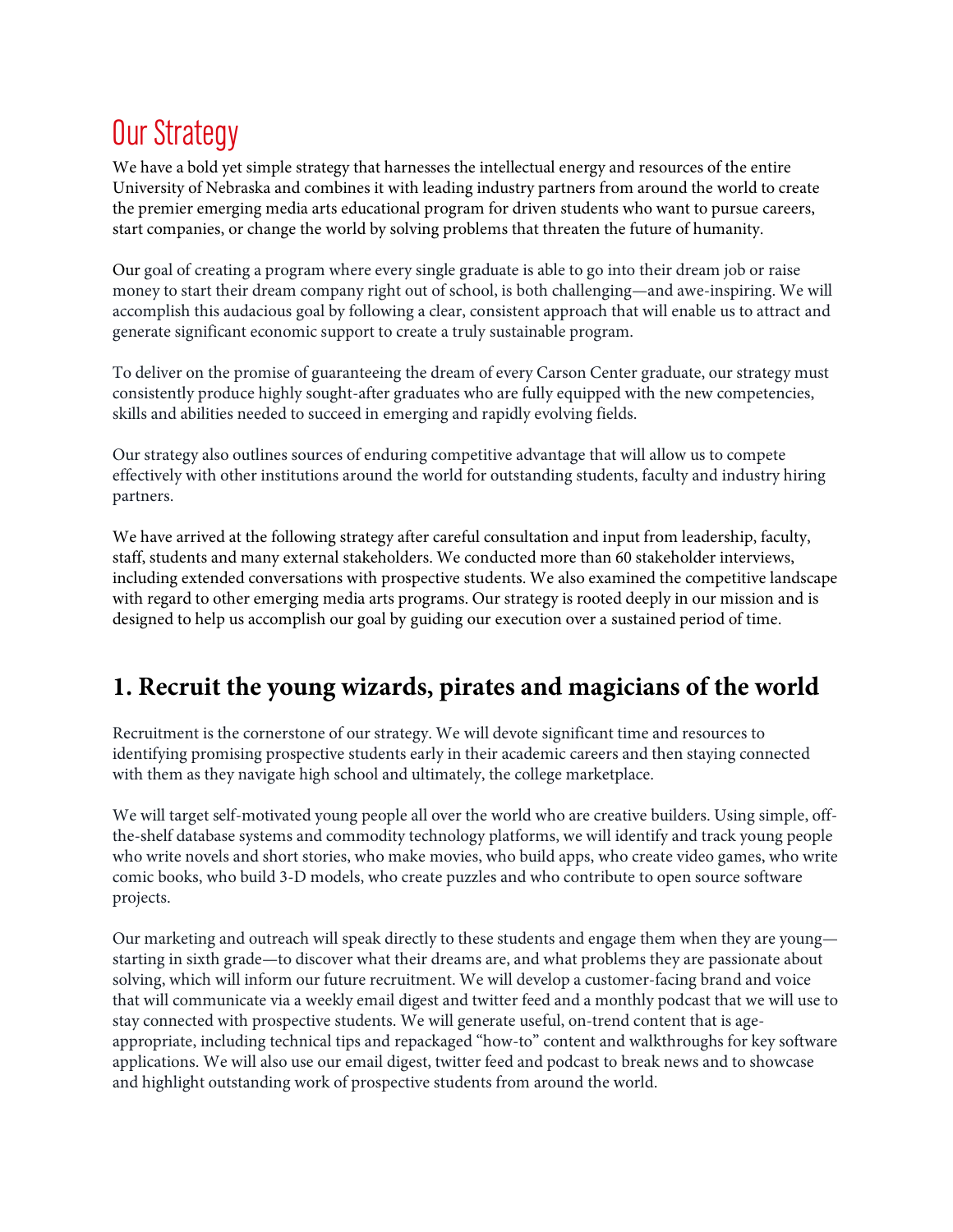By targeting younger students, we will prevail over other emerging media arts programs by attracting top applicants who will want to come to our program because we were the first college that approached them. We will position the Johnny Carson Center for Emerging Media Arts brand as the premier program aligned with their personal interests and in turn, we will own the emerging media arts frame in the minds of the world's young wizards, pirates, makers and scholars.

We will establish recruitment pipelines by traveling each year to visit specialty middle schools and high schools that have robust performing arts, fine arts, engineering, computer science, digital media and design programs. We will interview high school students—in person at their school and via videoconferencing—and offer top prospects admission and scholarships on the spot. We will also create a peer-based referral-driven recruitment system that deputizes promising students and encourages them to refer other students who will automatically receive interviews on the strength of their recommendation. We will buy Adobe Creative Cloud for our admitted students.

We will bring the Johnny Carson Center for Emerging Media Arts brand into the spaces where young wizards and pirates congregate, online—and in the physical world—by partnering with key content creators, channels, conferences and events. In addition to partnering with existing organizations, we will launch our own branded, global conference and festival that will be held in Lincoln every two to three years. This will allow us to convene the world's top creative builders, thought leaders and connect them with our current and prospective students. We will also actively participate in major gatherings such as Maker Faire, the STEAM Carnival, Comic-Con, GDC, WWDC, E3 and VidCon. In short, our prospective students will see our brand everywhere they gather.

We will engage prospective students directly by bringing them onto our campus every summer to participate in new programs we will launch, such as the Emerging Media Arts Camp for middle school students and the Emerging Media Arts Summer Institute for high school students. These immersive, feebased residential programs will allow younger students to build connection and familiarity with the University of Nebraska and will drive significant awareness among our target student population.

Finally, we will embrace innovation every step along the way in our recruitment and admissions process. Students will be encouraged to publish their admission portfolio of work and projects publicly, so that others may experience their art. We will promote applicants online, through our website, podcast, email digest and twitter feed, increasing their profile and building energy and momentum for our program.

## **2. Form tight partnerships with industry advisers**

Our advisory council will keep us connected to global leaders and emerging media arts industry trends and needs. We will overcome the notorious, longstanding problem of innovation lag between industry and the classroom by listening carefully to our industry advisors, implementing their ideas swiftly, and seizing opportunities to partner with industry wherever possible to integrate new techniques, practices and tools. This will enable us to offer a curriculum that is both heavily personalized and highly relevant to current context and industry needs.

We will also leverage our partnerships with advisory council members and their companies to create unique, meaningful and exclusive internship and job pipelines for our students. Working with our students, we will help design special internship opportunities that position them one step away from their dream job within world-class emerging media arts companies.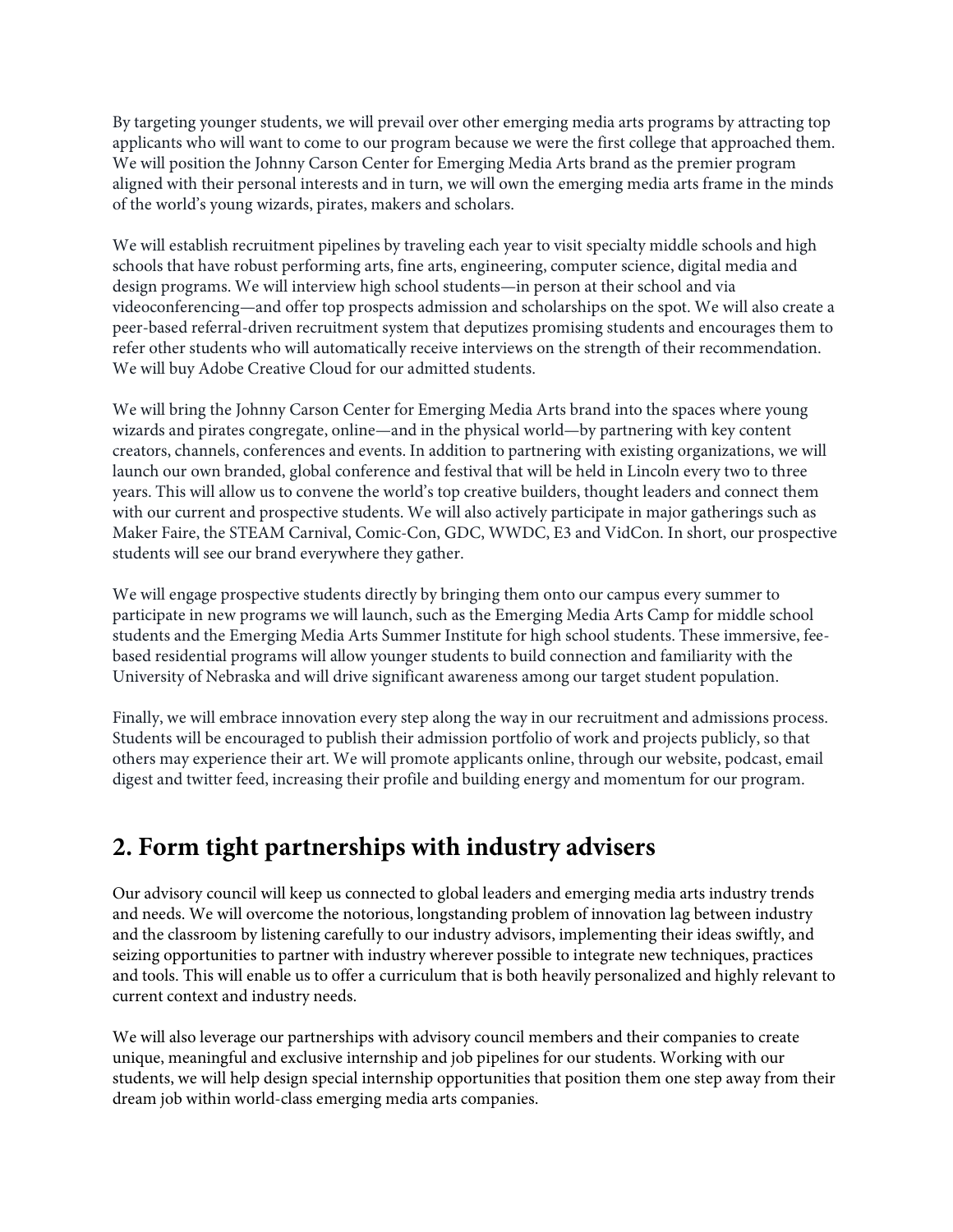We have already formed a diverse and inclusive advisory council of industry leaders from around the world who have enthusiastically agreed to help us advance our mission. Future recruitment for the advisory council will be driven by ideas harvested from students to increase our connection to dream jobs. Our advisory council has contributed significantly to the direction and design of our program and will continue to help us going forward by serving as a powerful feedback loop and reality check—a critical need for our program as we are striving to stay out in front of a fast-changing and volatile industry. We will create regular opportunities for our students to engage directly with our industry advisory council and other industry hiring partners in both formal and informal settings.

## **3. Design the ultimate student-centered interdisciplinary curriculum**

We have developed a truly transformational, interdisciplinary curriculum for emerging media arts.

Through collaboration with faculty and industry, we have designed a new, future-proof curriculum that will grow and adjust to the contours of student—and industry—needs in an era of AI, intelligent machines, and a networked society. Our innovative and bold curriculum is the centerpiece of our strategy.

Our unique program creates X-shaped graduates who understand design, story, entrepreneurship and code—core competencies that give them ownership over their future and allow them to thrive in a fastchanging, diverse global environment. Our curriculum will help our students—both undergraduate and graduate—develop the new cognitive capacities needed to attain the new literacies demanded by the coming future.

Our curriculum demands deep personalization and pushes us to work to understand our students and embrace their dreams and interdisciplinary academic interests through authentic ongoing relationship building and personal connections. We will also utilize one-to-one mentorship to create opportunities for student growth and development beyond the classroom. We will create meaningful experiences for students that will enable them to learn and work in other countries to build cultural competence and global awareness.

In addition to being student-centered, our instructional approach is also innovative as it relies heavily on project-based learning—focusing on demonstrated mastery and the sharing of knowledge among peers. Students will not only be encouraged to present their assignments, but also to publish their work under open source, creative commons or other arrangements that allow them to contribute to other projects and to receive real feedback. Our curriculum will be difficult to copy because it will be intertwined with our culture, which is based on our core values and emphasizes inclusiveness, teamwork and collaboration.

## **4. Train high school educators in emerging media arts**

We will convene and connect high school emerging media arts teachers to share knowledge and grow the cadre of emerging media arts educators and students. We will operate a fee-based summer immersion training program for high school teachers who teach various emerging media arts subjects. In addition to growing their skills as educators, these residential summer programs will allow teachers to network with each other and showcase their own work.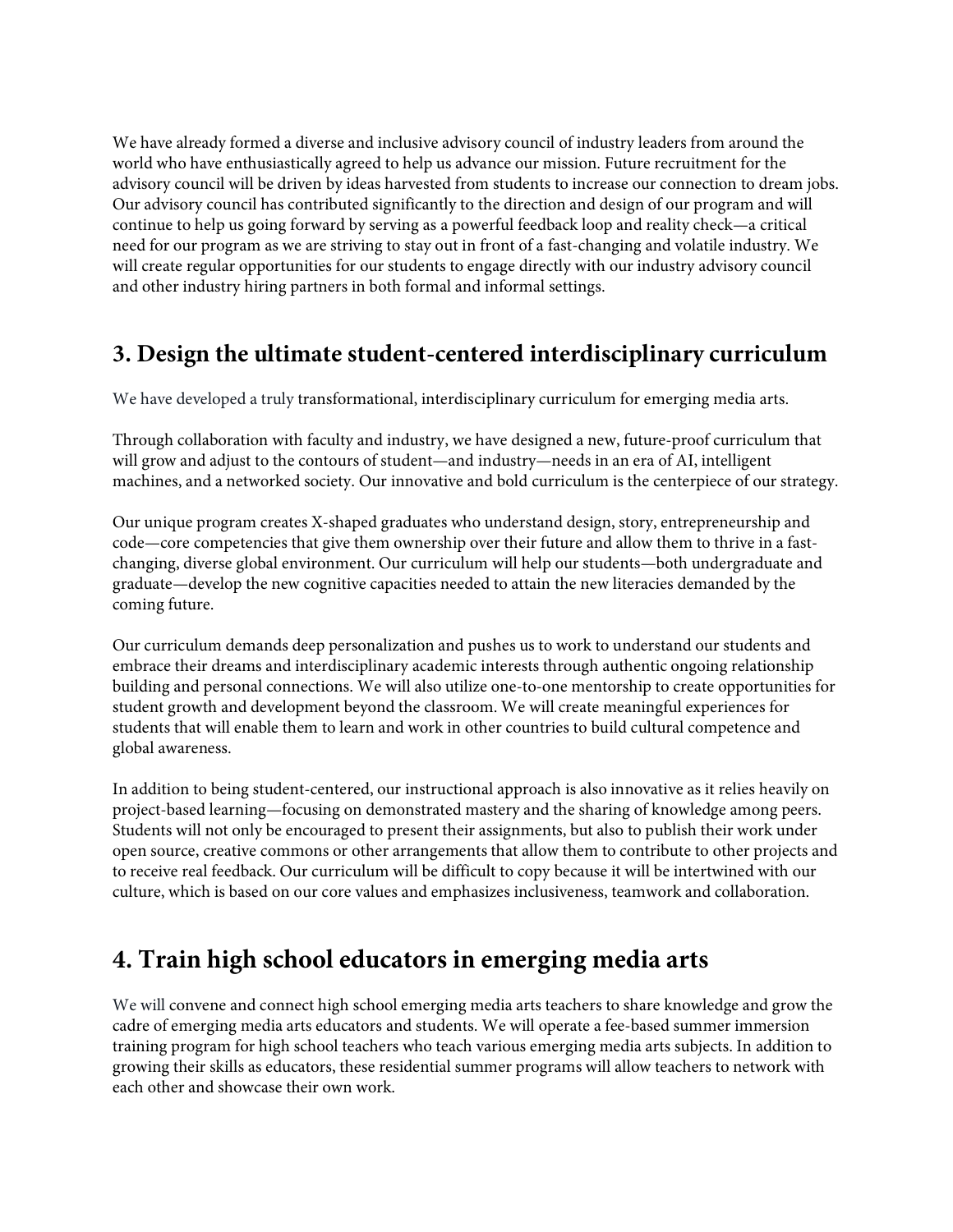We will use our technology resources to host a global repository for lesson plans and high school curriculum templates that can be used to expand and organize the teaching of emerging media arts at the high school level. The relationships we build with high school teachers will support our recruitment efforts and further solidify our thought leadership in the emerging media arts.

## **5. Create space for personalization and deep collaboration**

Our new home building will be a purpose-built cathedral to collaboration. Highly adaptable and configurable to support many different ways of working, our workspace has been thoughtfully designed by HDR as part of our strategy to support deep collaboration and team project work.

Our space will be a showcase that will house classes as well as experiential and performance spaces. A major asset in our recruitment activities, our building supports and extends the unique culture we are creating for the Carson Center for Emerging Media Arts.

In addition to the beautiful new home that will house our core program, we will also utilize the entire ecosystem of spaces across the campus to provide students with a wide variety of experiences.

## **6. Provide career services and startup mentors from Day One**

We will connect our students with a career services professional and startup mentor when we admit them.

Students will build an authentic relationship with their career services adviser throughout their time with us. Our career services team will work closely with our students every step along the way to fully understand their career aspirations and will convene regular update meetings with faculty so that everyone at the Carson Center is unified and engaged in supporting them reaching their dream job, or helping them be prepared to raise money to start their dream company.

Our career services and startup mentor team will also work with students to help them seek out and shape meaningful internship experiences that will help position them for success.

Some of our career services staff and startup mentors will be part-time virtual employees and consultants, living in cities that are vital emerging media arts hubs. This will give us the ability to build significant professional networks beyond our immediate reach.

We will also create a large network of mentors, made up of alumni and industry advisers who are willing to consistently devote time to coaching and mentoring our students throughout their journey at the Johnny Carson Center for Emerging Media Arts.

We will incorporate training on how to utilize networking platforms and tools such as LinkedIn, Handshake and Behance into our onboarding and orientation process to ensure that students are fully prepared to navigate the pathway to their dream.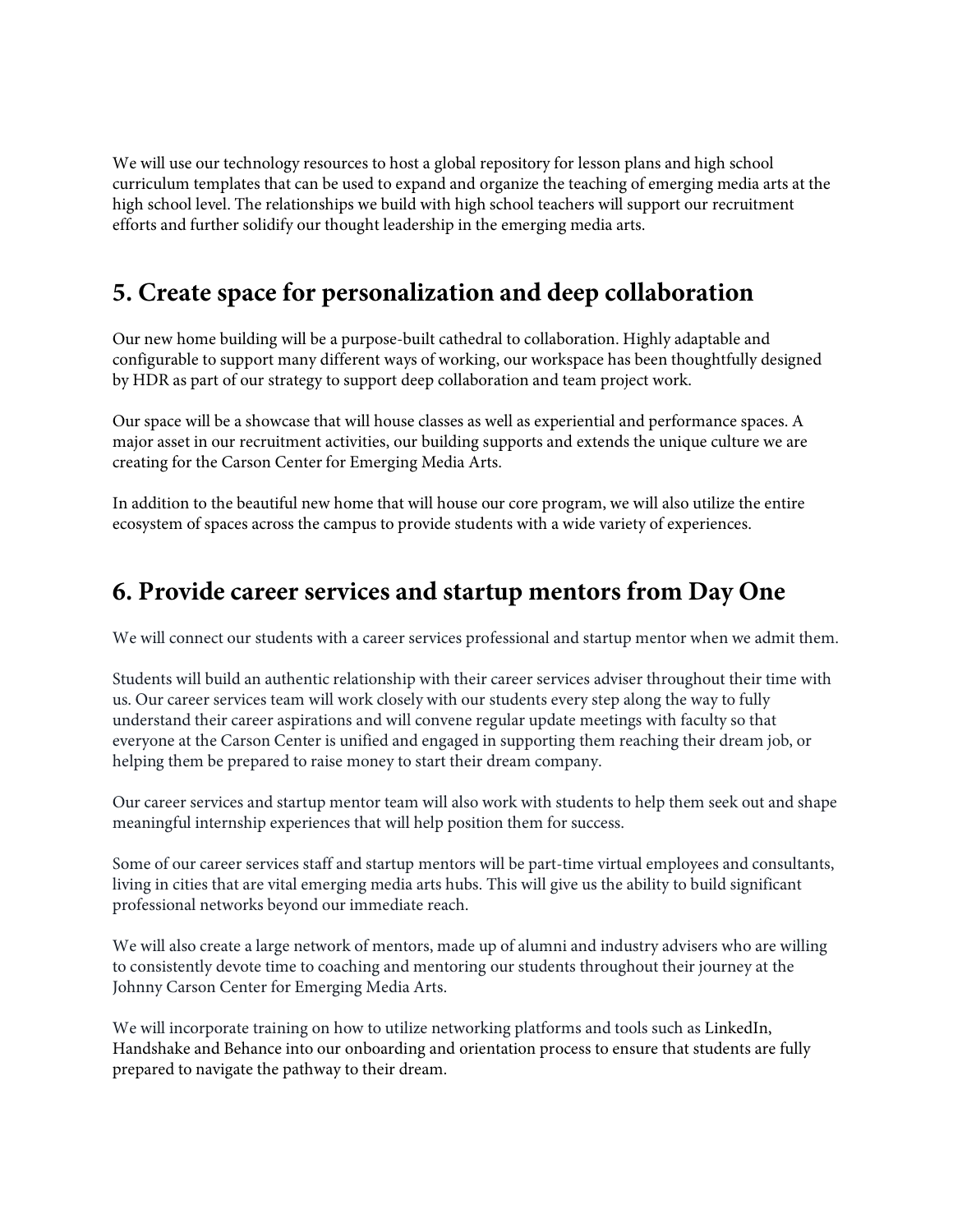Our career services commitment will be a lifelong connection that we will use to increase alumni engagement and to promote lifelong learning by eventually offering targeted executive education and other special programs to support our alumni every step along the way.

# Our Competitive Advantages

We have four sources of sustainable competitive advantage over other emerging media arts programs:

- We are the only emerging media arts program in the world associated with the Johnny Carson legacy and brand. A true pioneer and legend, Johnny Carson's name still attracts major goodwill and makes it easier for us to secure industry partners, media coverage and celebrity endorsement and support.
- We are an outstanding value and offer the most affordable four-year program for a top-quality education in the emerging media arts. Our surrounding city of Lincoln is also affordable, giving us an additional advantage over colleges located in expensive cities that may try to compete with us on tuition price, or use scholarships to reduce our affordability advantage.
- Our advisory council and our deep relationships across industries give our students access to unique and exclusive internship opportunities. We will create powerful hiring pipelines into key companies that will be amplified as our students graduate and move into positions where they are able to recruit and hire. We also draw from our advisory council to attract top industry experts to teach in our program as adjuncts, further amplifying our relationships with industry.
- Our distinguished faculty, combined with our innovative, student-centered emerging media arts curriculum where students are treated as artists, respected as artists and met where they are, will give us a powerful and compelling differentiator over other programs. Our inclusive approach that prizes diversity and non-hierarchical, peer-to-peer learning is unique. The level of collaborative, inter-disciplinary work students are able to do in our program is enabled by our special and unique culture, which will be difficult for another university to replicate.

# Strategy Alignment

Our strategy is fully aligned with the strategic priorities of the University of Nebraska and will uplift and amplify the university's growth and development in four key ways:

 The Carson Center provides **affordable access** to an unsurpassed education in emerging media arts. By leveraging Lincoln's big-city amenities and small-town cost of living, we are able to provide a tremendous, low-cost, high value experience to students from around the world looking to receive an outstanding education they can afford. We are committed to helping them achieve their dreams without entering into crushing debt.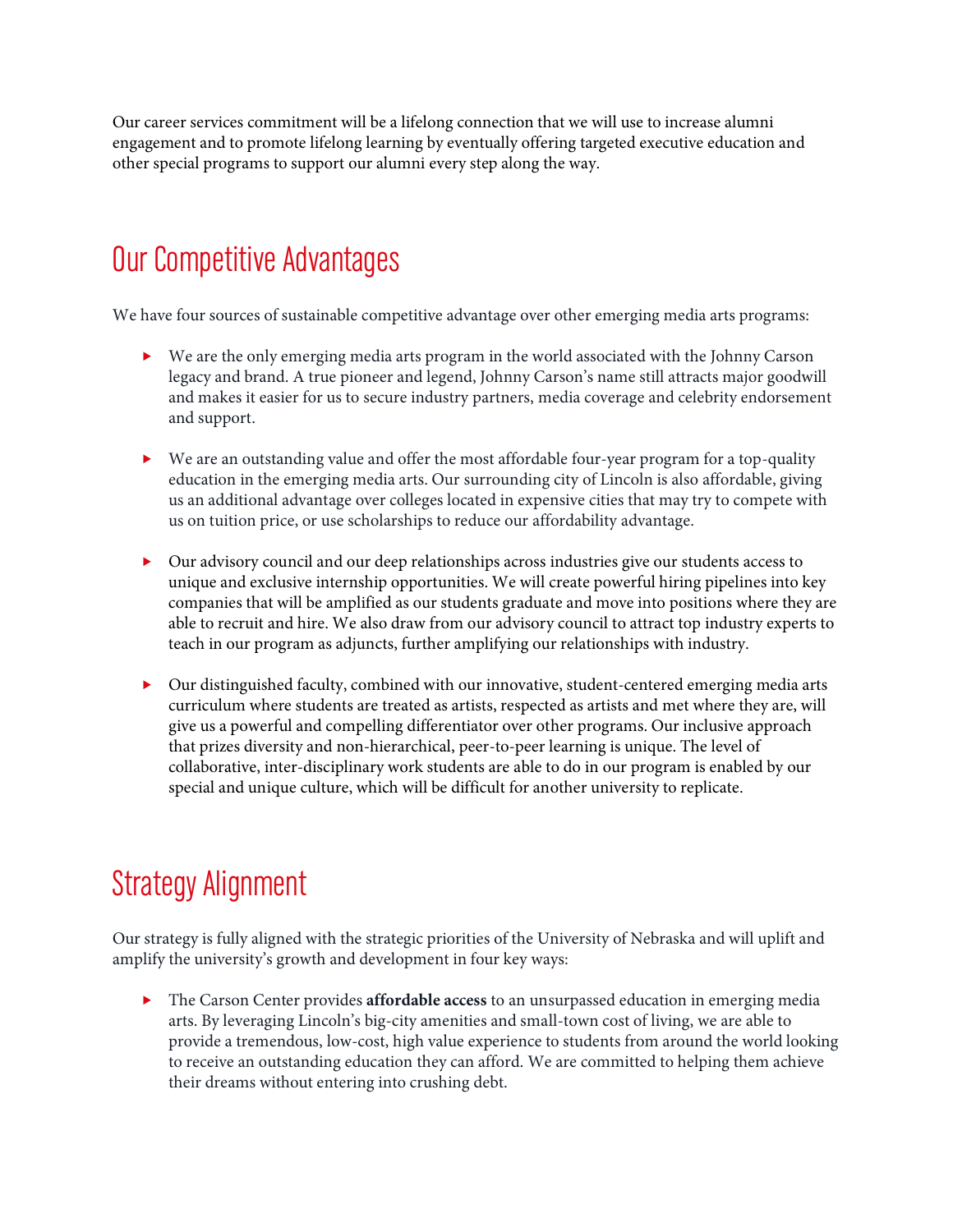We will further leverage our affordability by utilizing our new facility to provide students with unparalleled access to technology resources and workspace. And we will increase the attractiveness and affordability of our program by making extensive use of targeted scholarships to recruit and retain talented and promising students.

- The strength of our program flows from our emphasis on **quality teaching** that is personalized and competency-based. We will continually refine our teaching methods and instructional approach to minimize industry-classroom technical lag and to maximize student readiness by focusing on teaching collaboration, teamwork, and problem solving, in addition to core academic and technical skills.
- We will **support the growth of Nebraska's knowledge-based economy** by attracting creative, entrepreneurial students and faculty to Lincoln and creating a rich and vibrant ecosystem for them to build their dream companies and thrive. We will formalize and expand internship and hiring pipelines with alumni-led companies in the emerging media arts industry to further drive momentum towards Lincoln as a special destination for young founders. Just as the faculty and staff from the New York Institute of Technology and graduates of the California College of the Arts started Pixar—a company that transformed Emeryville into a major destination for emerging media arts—we will actively embrace the development of successful anchor and orbit companies.
- Through our tight partnership with technology, creative and media industry leaders, we will build on our Carson Conversations forum and continue to be the premier convener of meaningful symposia, conferences and other events to solidify our thought leadership in the emerging media arts. We will use our gatherings to showcase the experimental creative work of our students and faculty and will **contribute significant academic scholarship** to the field through ongoing support of emerging media arts open source projects, further **enhancing our ability to attract research funding.**

# **Conclusion**

This simple and straightforward strategy will allow us to accomplish our goal and create the first program in emerging media arts that has a full commitment to student achievement post-graduation. This plan will serve as the long-term blueprint to guide and shape the execution priorities for the Johnny Carson Center for Emerging Media Arts.

While we believe this strategy addresses our mission and the current competitive forces shaping our industry, we acknowledge that there may be a need to revisit this roadmap to ensure that it remains relevant and effective. We realize that many aspects of the strategy detailed here will take significant time and resources to implement properly. It may take us 15 years—maybe more—to fully realize our goal. Even so, we will execute relentlessly. Every day. And we will keep pushing our students to dream bigger.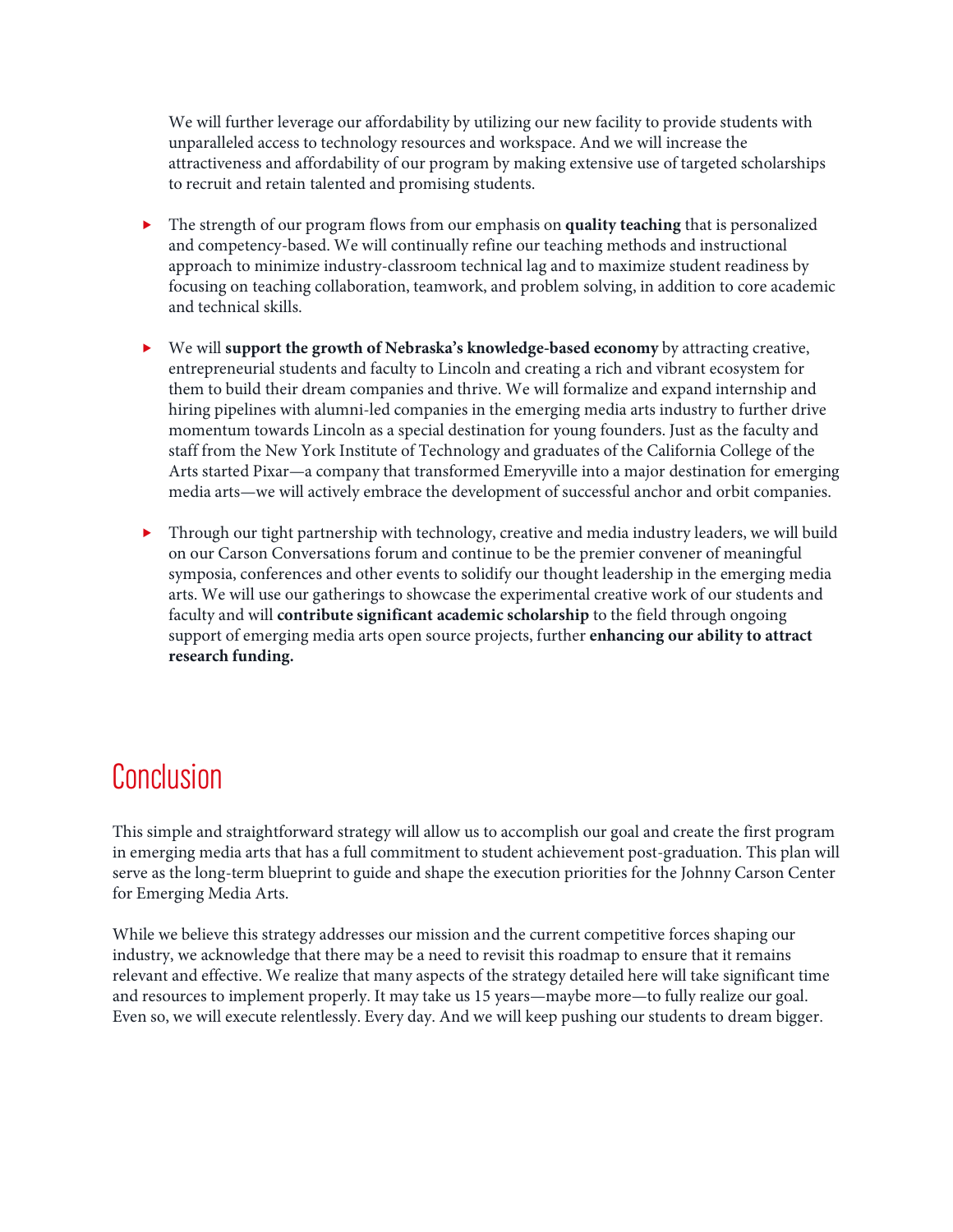# Appendix A

Johnny Carson Center for Emerging Media Arts Curriculum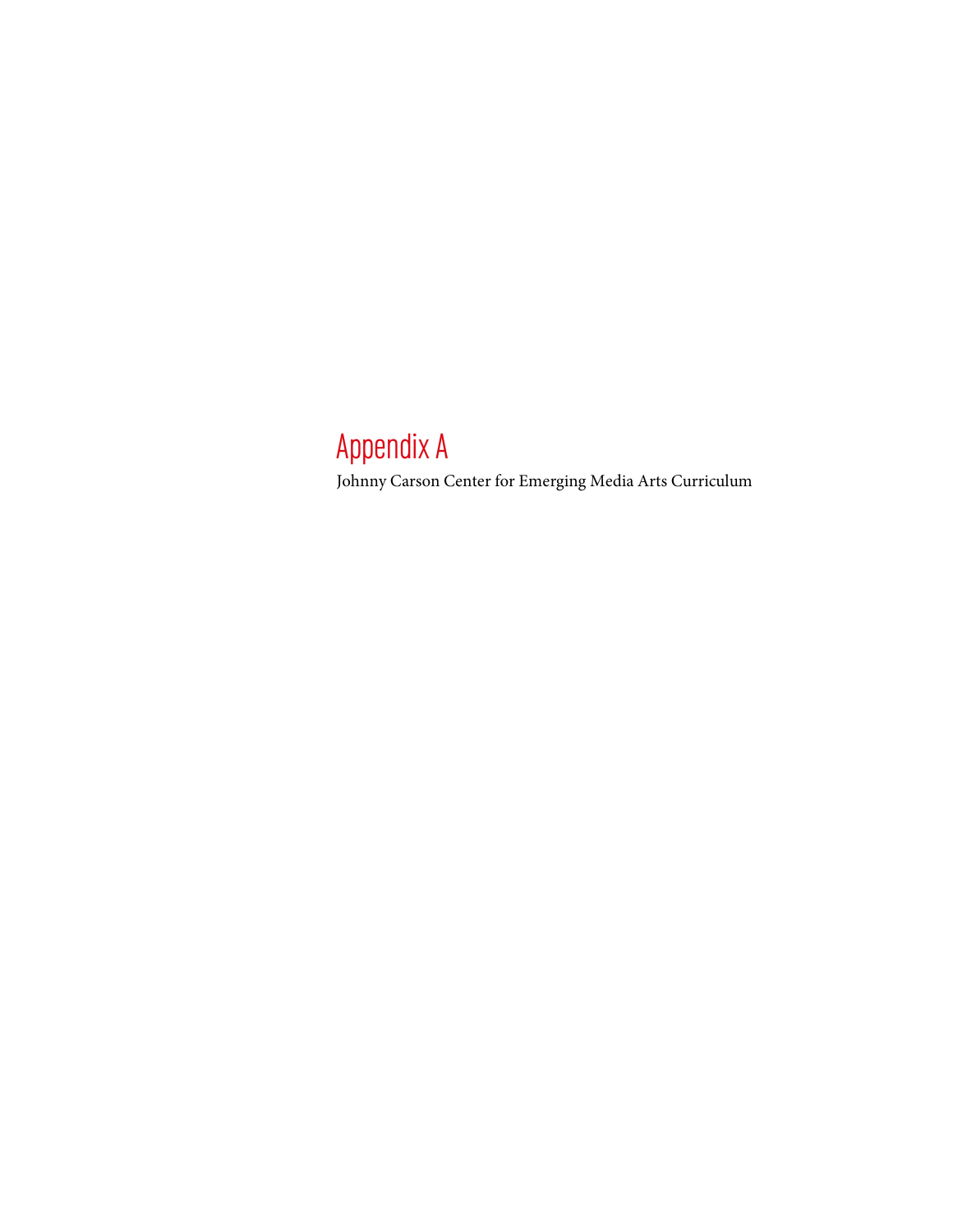## University of Nebraska-Lincoln New Undergraduate Major or Degree

## I. Descriptive Information

| Name of Institution Proposing New Major or Degree                                                           |
|-------------------------------------------------------------------------------------------------------------|
| University of Nebraska-Lincoln                                                                              |
|                                                                                                             |
| <b>Name of Proposed Major or Degree</b>                                                                     |
| <b>Emerging Media Arts</b>                                                                                  |
| Degree to be Awarded to Graduates of the Major                                                              |
| <b>Bachelor of Fine Arts</b>                                                                                |
| Other Majors or Degrees Offered in this Field by Institution                                                |
| None                                                                                                        |
| CIP Code [IRADS can help with CIP codes or browse here: http://nces.ed.gov/ipeds/cipcode/Default.aspx?y=55] |
| 50.0102 Digital Arts                                                                                        |
| <b>Administrative Units for the Major or Degree</b>                                                         |
| Johnny Carson School of Theatre and Film in the Hixson-Lied College of Fine & Performing Arts               |
| <b>Proposed Delivery Site</b>                                                                               |
| University of Nebraska-Lincoln City Campus                                                                  |
| Program will be Offered [full program, not individual courses]                                              |
| X On-campus only _________ Distance only __________ Both (on-campus and distance)                           |
| Date Approved by the Governing Board                                                                        |
| [leave blank]                                                                                               |
| Proposed Date the New Major or Degree will be Initiated                                                     |
| <b>Fall 2019</b>                                                                                            |

## II. Details

#### **A. Purpose of the Proposed Major or Degree:**

The most exciting developments in film and the emerging media arts today reside at the boundaries, where storytelling intersects with science, the humanities, computer science, engineering, music, fine arts, and other disciplines. The Bachelor of Fine Arts in Emerging Media Arts (BFA-EMA) is designed to prepare students to build careers, businesses and enterprises across these intersections and meet the future needs of industry.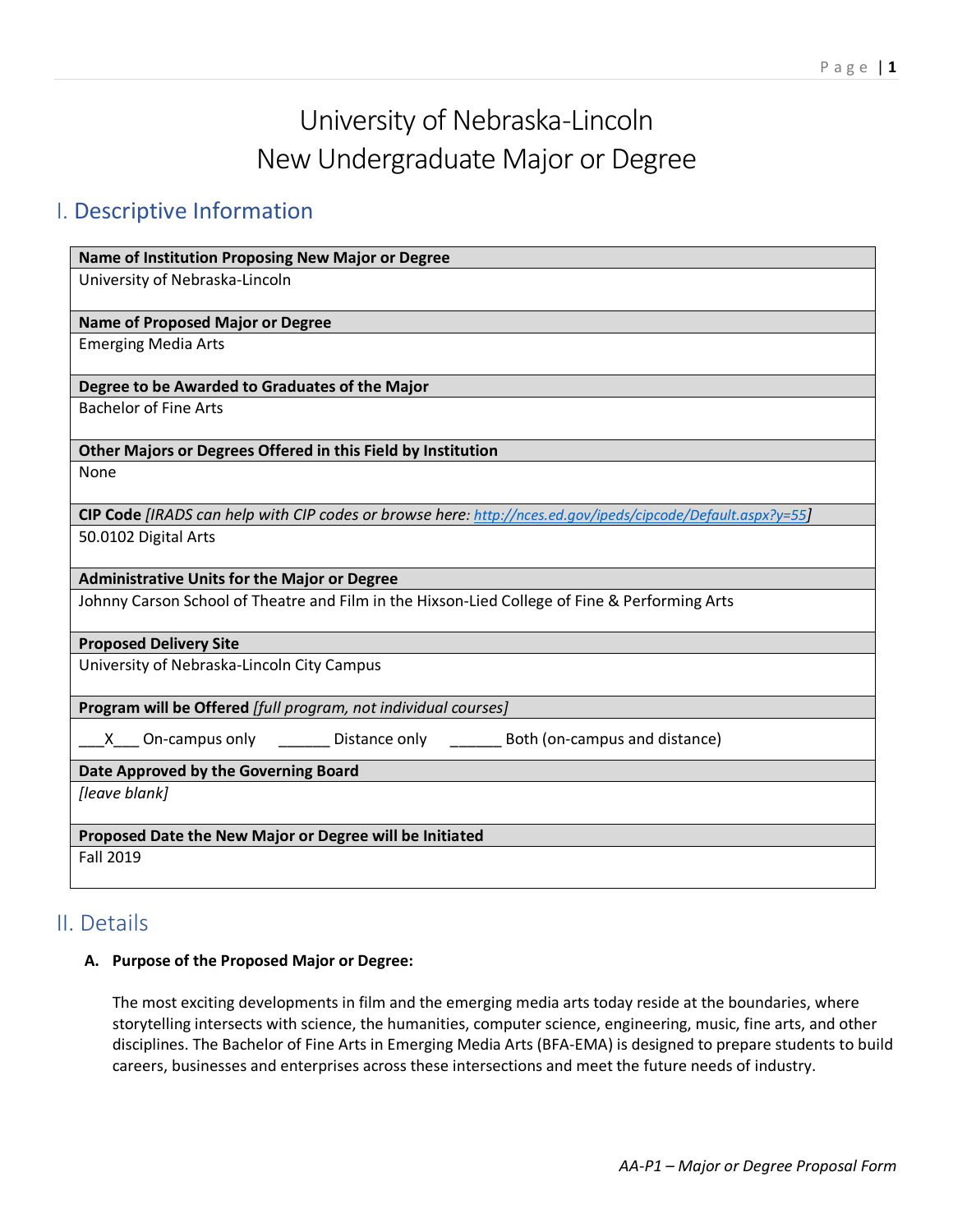Storytelling is a universal human experience and a powerful means for people to engage their imaginations, formulate values, and communicate. It has always been at the heart of theatre, film and television, and in the  $21<sup>st</sup>$  century, the explosion of emerging media technologies, including but not limited to virtual and augmented reality, data visualization, artificial intelligence, and the Internet of Things – are redefining how people tell stories. These technologies have already had a profound effect on the production and business of entertainment and many other industries. More importantly, practitioners of emerging media arts are increasingly in demand by industry and education in ways not traditionally considered entertainment.

The BFA-EMA fuses the principles of great storytelling with emerging media technologies, and focuses on the use of computer visualization, human centered design, coding, data, the Internet of Things, artificial intelligence, virtualization, augmentation, ambient and ubiquitous computing, entrepreneurial thinking, and all that is emerging, to explore new frontiers in media art forms and production processes.

Students in the BFA-EMA will master the techniques of interactive and multidisciplinary narrative-driven creativity, development and execution in both traditional and emerging media.

Graduates of the BFA-EMA program will enter the working world prepared to recognize the potential that emerging media arts offers across an array of professional fields and be able to discern and exploit new technologies as they develop. Additionally, BFA-EMA students will graduate as creative thought leaders with transdisciplinary skills in collaboration, entrepreneurship, design, and computational processes. This will allow them to chart career paths in a range of professions beyond traditional film, television, and game design, and beyond the screens of entertainment.

#### **B. Description of the Proposed Major or Degree:**

The BFA-EMA is a program of the new Johnny Carson Center for Emerging Media Arts, which was established with a \$20 million gift from the Johnny Carson Foundation. This gift will enable the creation of this new curriculum, purchase of new equipment, renovation of facilities, recruitment of new faculty and staff, and a significant increase in student enrollment. The Center resides within the Johnny Carson School of Theatre and Film, part of the Hixson-Lied College of Fine and Performing Arts, which will confer the degree. By Fall 2019 the Carson Center will make its home in a state-of-the-art facility located in the former Nebraska Bookstore.

#### *Student Learning Outcomes*

BFA-EMA students will:

- Be fluent in the techniques and technologies of digital art and design, interactive and immersive media, cinematic media, and storytelling.
- Demonstrate familiarity with computation and creative coding and its application to the creation of emerging media art forms.
- Understand and apply the core concepts of storytelling across traditional and emerging media arts platforms.
- Through project-based learning, develop an understanding of goal-centric collaboration and creative development.
- Understand and apply best practices in emerging media production workflows.
- Have a working knowledge of entrepreneurial practices applicable to emerging media business model development.
- Expand their knowledge in disciplines beyond emerging media arts and understand how emerging media arts can be applied to storytelling in these disciplines.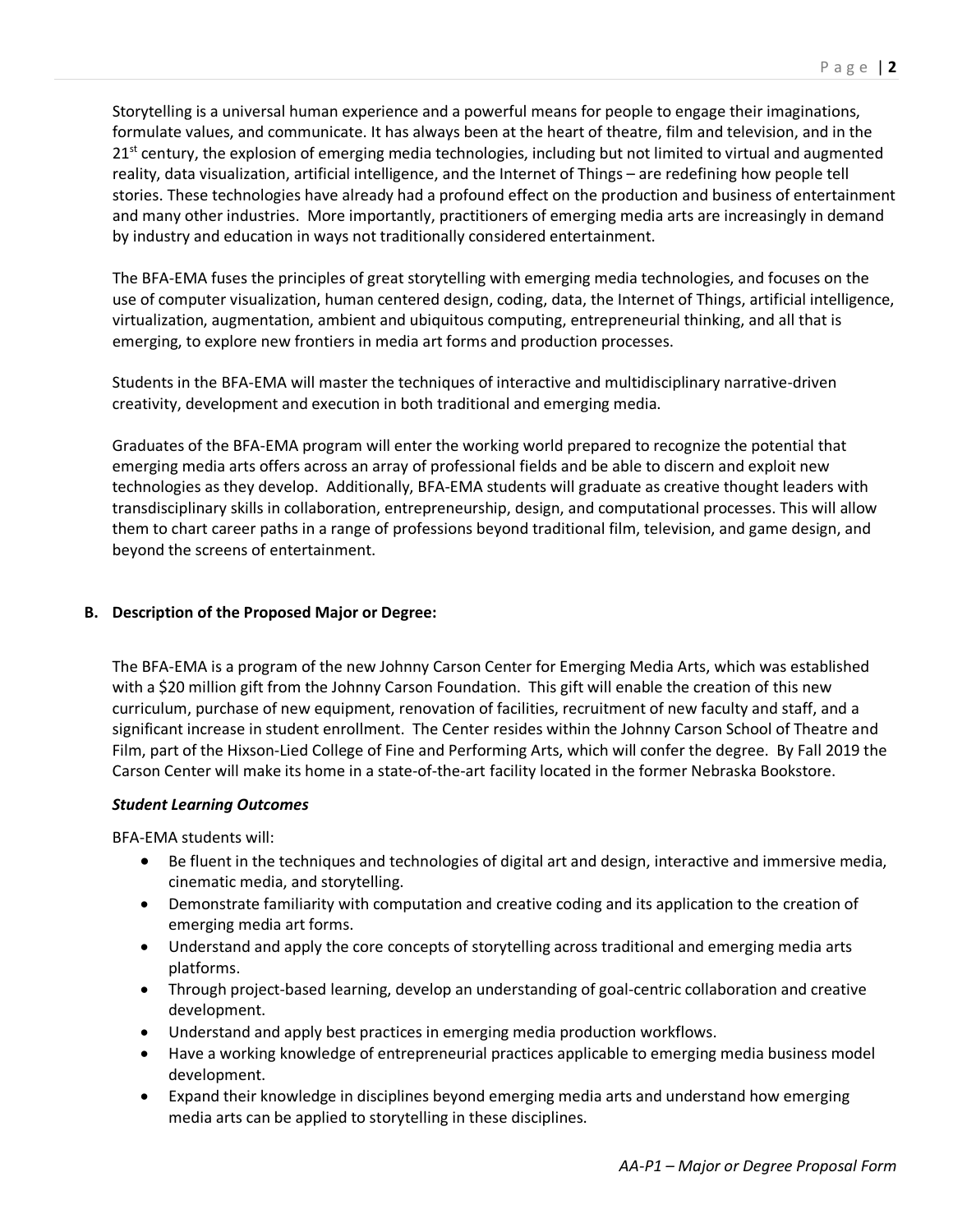- Demonstrate an awareness of how emerging media arts and storytelling can affect and be affected by perceptions of gender, race, ethnicity, sexual orientation, and other forms of diversity.
- Demonstrate an understanding of professional ethical principles and the application of these principles to emerging media arts.

#### *Admission criteria*

Requirements for admission to the Hixson-Lied College of Fine and Performing Arts are consistent with admission standards for the University of Nebraska-Lincoln, but one of the following performance standards must be met:

- **New Freshmen:** Minimum ACT 20 (composite), minimum SAT 950 (combined Critical Reading and Math), or rank in top half of high school graduating class.
- **Transfer and Readmit Students:** Completed twelve or more semester credits from a postsecondary institution with a minimum cumulative GPA 2.0 and GPA 2.0 during the last semester of record at the time of application. (BFA-EMA students will need a minimum cumulative GPA 3.0 and GPA 3.0 during the last semester of record at the time of application.)
- **International Students:** Minimum TOEFL 70 (Internet) or 523 (paper)

#### **Additional Admission Requirements:**

EMA-BFA Applicants will also be required to submit the following:

- Essay outlining their mission (approximately 750 words).
- Submit a résumé detailing:
	- 1. Paid employment and volunteer work,

2. Their creative work across any medium, including video, audio, film, theatre, art, web, mobile apps, computer coding, poetry, etc,

- 3. Clubs, organizations, extra-curricular activities, band, music and other creative work,
- 4. Computer software training or familiarity,
- 5. Special recognitions, honors and awards, and
- 6. Other relevant information.
- Three references (names and email addresses). No more than two should be from a high school or college instructor.
- Transfer students submit electronic photocopies of college transcripts.
- Provide three examples of creative work. This work can be: computer code, writing, poetry, artwork, photography, musical recordings, acting, video or film projects, web design, games, animation, 3D modeling, character design, etc. Writing samples should be no more than five pages. Video/film samples should be no more than two minutes in length (for each submitted example).

These additional requirements mirror the current requirements for admission to the Film & New Media program in the Johnny Carson School of Theatre & Film. The College is working with the Office of Admissions to find ways to streamline receiving and reviewing of this material and will continue to consider the specific role each piece will have in the review process.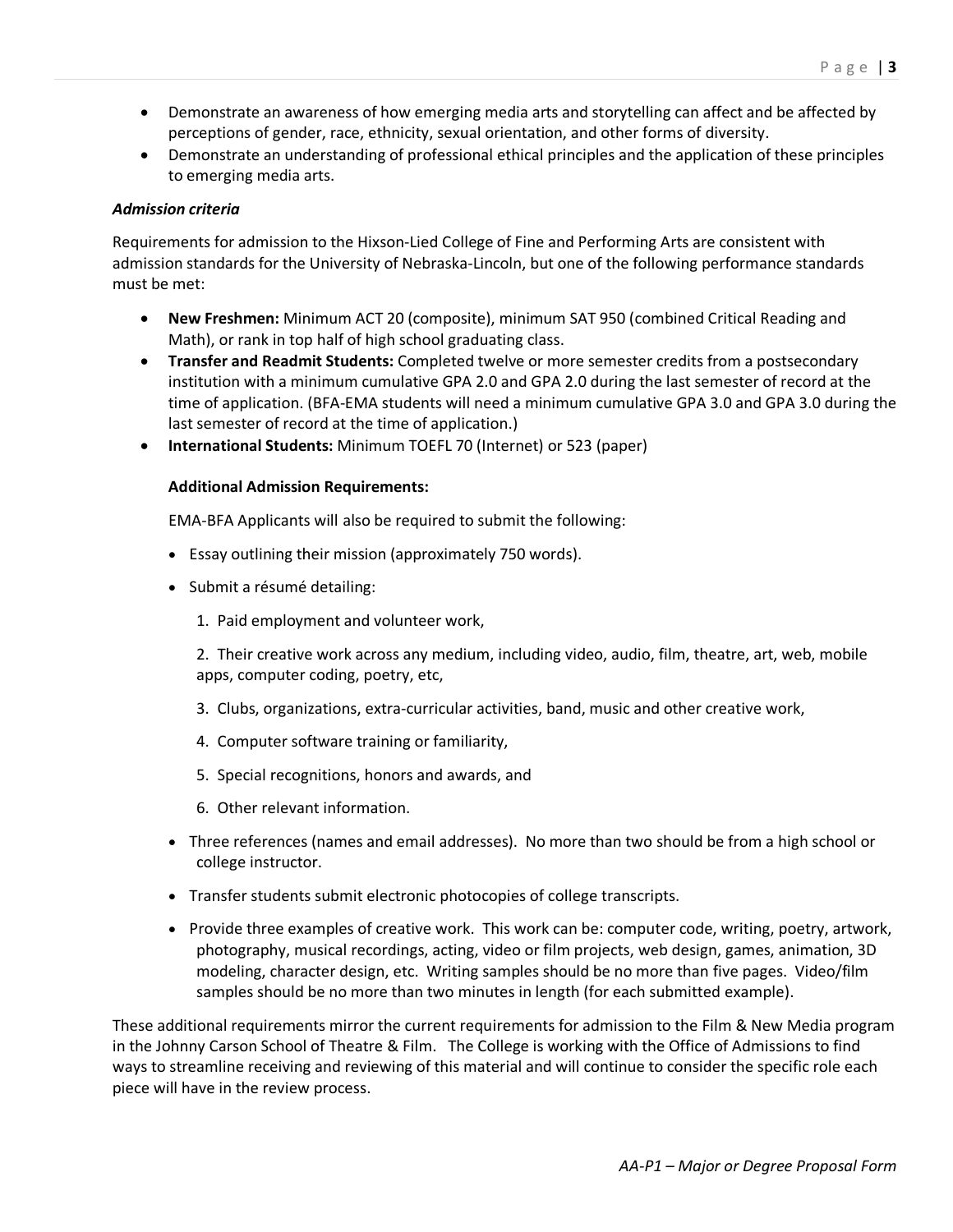#### *Course requirements*

The BFA-EMA program will include core courses, two required emphases, an interdisciplinary concentration, electives, and general education (ACE) courses:

| Major requirements                                                                                                                          |    | 81 |
|---------------------------------------------------------------------------------------------------------------------------------------------|----|----|
| Core                                                                                                                                        | 48 |    |
| Emphasis 1                                                                                                                                  | 12 |    |
| Emphasis 2                                                                                                                                  | 12 |    |
| Interdisciplinary Concentration                                                                                                             | 9  |    |
| Electives                                                                                                                                   |    | 9  |
| <b>ACE</b>                                                                                                                                  |    | 30 |
| (up to 18 credits of the ACE requirements may be<br>satisfied by major requirements; this would increase the<br>number of elective credits) |    |    |
| <b>Total in Degree</b>                                                                                                                      |    |    |

#### **Core courses**

The core of the BFA-EMA emphasizes experiential and project-based learning, through studio and laboratory experiences, with close faculty mentoring. Students will learn a foundational knowledge of storytelling, visual expression, technologies and computation, while gaining an understanding of the historical and ethical context of emerging media arts.

A crucial part of the core is IGNITE, a weekly mandatory colloquium for all BFA-EMA students, which will involve guest lectures, workshops and seminars around Creative Development (aesthetics, design, skills, process, playtesting, critique, analysis, project management, producing, storytelling, etc.) and Professional Development (strengths, IP, branding, entrepreneurship, pitching, resumes, portfolios, mental and personal health, industry overview, ongoing professional development opportunities, etc.). Students will participate in IGNITE each semester of their degree.

#### *First-year core courses:*

- **Story Lab** (2 semesters) This course examines the fundamentals of narrative story forms in traditional and emerging media. Students will actively develop projects that can be translated into meaningful story worlds by designing for different media and considering how the audience will interact with the work in its final form. This includes learning to critically reflect upon the social and cultural forces affecting the stories they want to tell. Students will learn how to pitch their ideas and how to develop them; how to create stories that get richer by having their audiences participate in them; and how to empathize with and design for their audience/participants.
- **Visual Expression Studio** (2 semesters) Students will use traditional and digital imaging methods to explore the conceptual, aesthetic, and formal qualities that inform how ideas and impressions are expressed on a two-dimensional plane and in three-dimensional space. They will learn how meaning is constructed and communicated through visual images. The elements of visual expression that will be covered include the fundamentals of components (color theory, form, texture, image, etc.), composition and concept. Students will also learn how moving images are designed, framed, shot and edited. They will explore virtual and augmented worlds and be introduced to the virtual production process of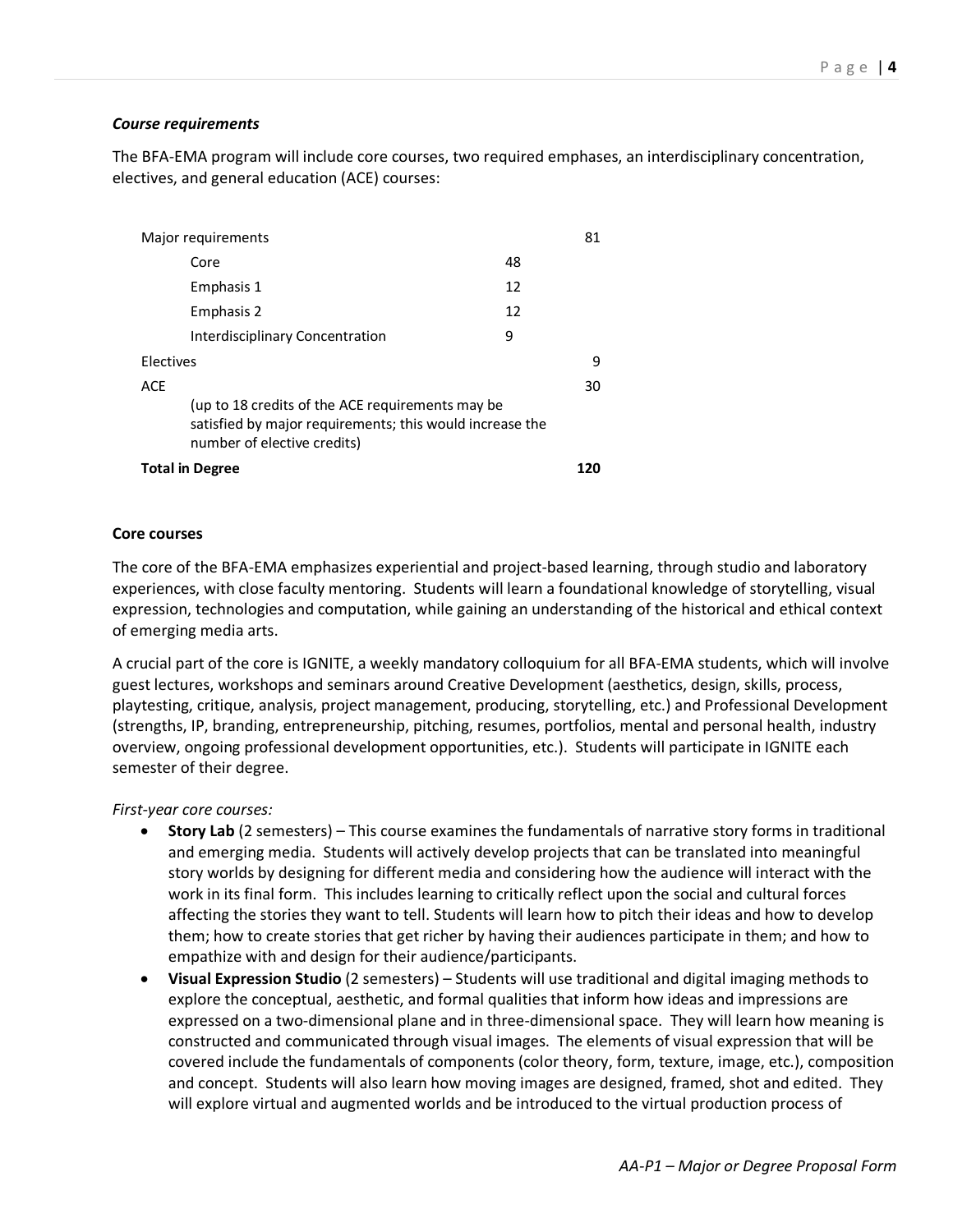ideation, prototyping, creating, finishing and distribution. The Visual Expression studio will occasionally come together with the Story Lab to engage in world-building, reading, writing and making in diverse teams in a way that is essential to the creative work of emerging media artists in every discipline.

- **Computation and Media Studio** (2 semesters) In this year-long laboratory of exploration, students will develop a diverse digital toolkit as they learn the fundamentals of human computer interaction, computer programming, Arduino, digital modelling, fabrication, electronics, web languages, and the manipulation of images, audio and the web. Unlike traditional computer science courses, students will learn these skills within the context of the emerging media arts.
- **Games, Play and Performance –** This course introduces students to core skills in improvised theatre, interactive design and game mechanics, including conceptualizing interactive systems, playtesting and an iterative design process that ensures meaningful experiences for users. Interactivity is a participatory art forum, and this course introduces students to audience / participant centric design methodology. Improvised theater is one of the best ways for people to learn how to creatively collaborate with each other. Creating a culture of "Yes, and", students learn the fundamental rules of improvisation: 1) Be fun to play with; 2) Serve the story; 3) Make your partner look good. Students will learn how to share ideas, space, credit and more. This course will help students develop strategies for creating trust, foster a full awareness and control of their inner resources, and expand their imagination.
- **Ethics of Emerging Media Arts**  This course will help students apply critical thinking to the ethical issues of emerging media arts.

#### *Second-year core courses:*

- **From Greeks to Geeks** A critical history of emerging media studies.
- **Sound Lab** This course explores sound design for emerging media arts across all platforms and experiences. Students will also explore the use of sound in physical installations and the application of sound to sonify data sets. Students will improve their listening skills, and increase their awareness of our aural experience and sonic environment. Students will be able to communicate and conceptualize with sound.
- **Entrepreneurship** Students will be introduced to the fundamentals of entrepreneurship and business creation through an existing course offered by the Business College.
- **World Ready** Students will learn about the Emerging Media Arts industries and how they work. They will learn the business models and economics of emerging media arts and speculate what they could be in the future – internet based streaming, virtual and augmented reality, mobile apps, blockchain technologies, etc. Students themselves will become world-ready – creating their own digital design portfolios and digital brand. Students will also learn about leadership, conflict management, decisionmaking models, organizational change, and inclusivity.

#### *Third-year core courses:*

• **Innovation Studio** (2 semesters) – Students will actively apply their growing skillset through this teamtaught theme-based course. Each year, faculty, students and industry partners will collaborate to select a unifying idea or theme and conduct a series of projects, readings, and field trips that relate to this theme. This offers students opportunities to consider and address problems – theoretical, conceptual and practical. This depth enables students to apply theories and methods as they learn to synthesize knowledge into advanced reasoning and, eventually, emerging media arts practices that align work across media and methods. The Innovation Studio will engage with industry using customized models to best suit the pedagogical and training needs of a given theme and student group.

#### *Fourth-year core courses:*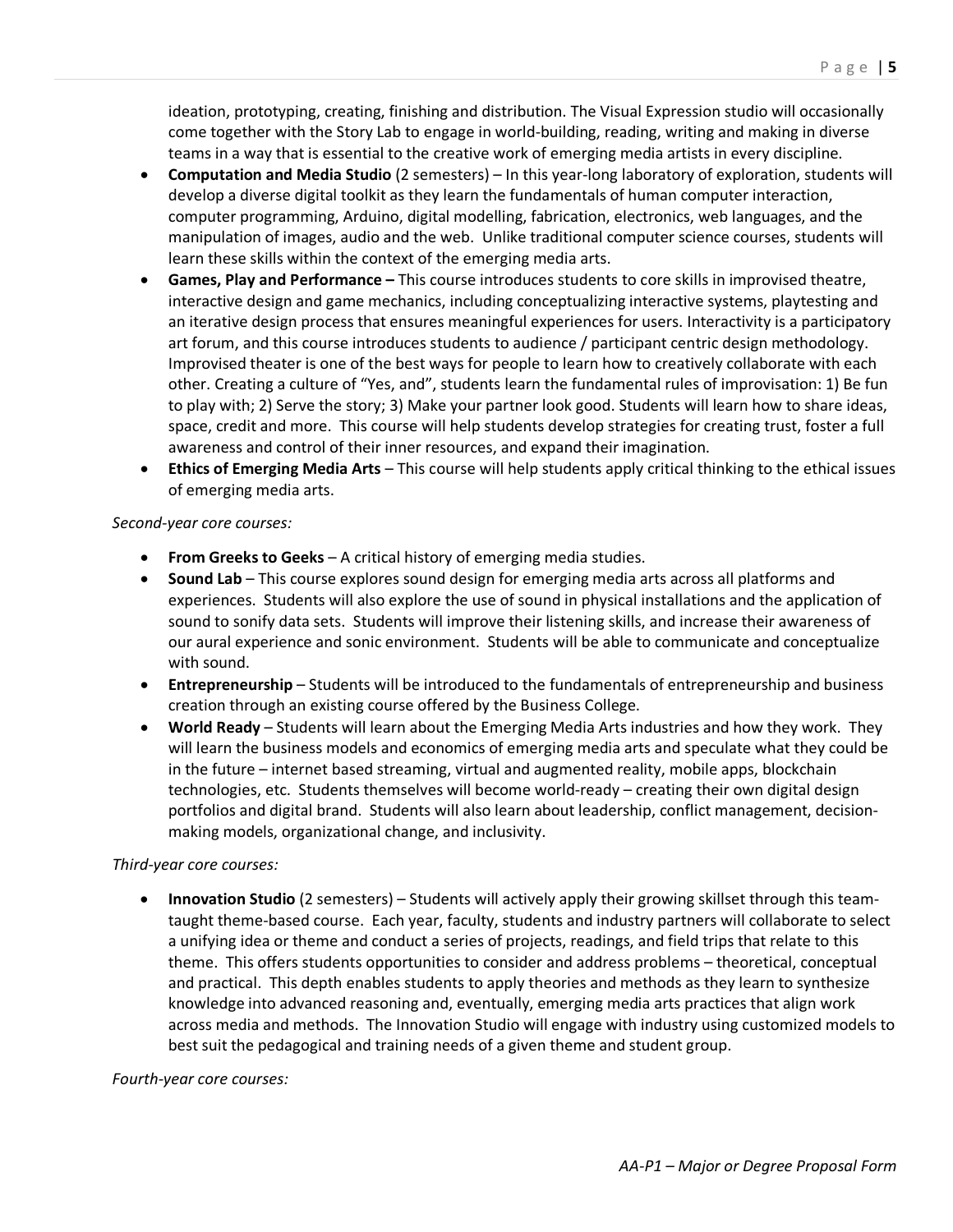• **Capstone** (2 semesters) – In the year-long capstone experience, students will develop a team, create, organize, prototype, and complete a fully realized work ready for distribution via appropriate media. In some cases, BFA-EMA candidates may work directly with student colleagues participating in Engineering Design Studio, Computer Science, or the Raikes Studio. The capstone project will ensure that the student develops autonomy - through a project based thesis, in which they imagine, pitch, budget, execute, and deliver a project, as an individual or group, meeting deadlines, demonstrating breadth and depth, interdisciplinary thinking, communication skills, professionalism, and mastery of emerging media arts.

#### **Emphases**

In the second year, BFA-EMA students will select two emphases (undergraduate specialty areas). Each emphasis consists of a minimum of four courses, which can be augmented by electives. Available emphases are:

- **Experience Design:** the design of projects and/or productions that synthesize virtual and real-life experiences that engage with the audience/participants with a story in a physical way.
- **Immersive + Interactive Media:** interactive and immersive media such as games, virtual and augmented realities; interactive and immersive environments and the Internet of Things.
- **Cinematic Arts:** film production.
- **Story:** writing for emerging media arts.
- **Virtual Production:** the production and manipulation of digital assets that can be used across all digital platforms.
- **Sensory Media:** physical computing, wearables, human computer interaction, hardware and software.
- **Data + Art:** machine learning, artificial intelligence, computer vision and data visualization for artists.
- **Sonic Arts:** explore the processes and products of digital sound and music.

#### **Interdisciplinary concentration**

Storytelling is at the heart of the Johnny Carson Center for Emerging Media Arts, and in order for students to be authentic storytellers, they need to write from things they know about and from real life, not merely create facsimilies from stories they've read, seen, heard, or played before. To this end, students will be required to take at least three courses in a discipline outside of the BFA-EMA.

This interdisciplinary concentration has multiple intentions:

- a) To help students develop a coherent understanding of a subject outside of emerging media arts, that will ultimately inform the nature of the creative projects they develop as part of their capstone, and the stories that they tell;
- b) To expand the student's ability to collaborate and work across disciplines, and to become better storytellers across multiple disciplines; and
- c) To expose students to the application of emerging media (technology) and media arts (creativity) to industries, disciplines and startup opportunities outside of emerging media arts.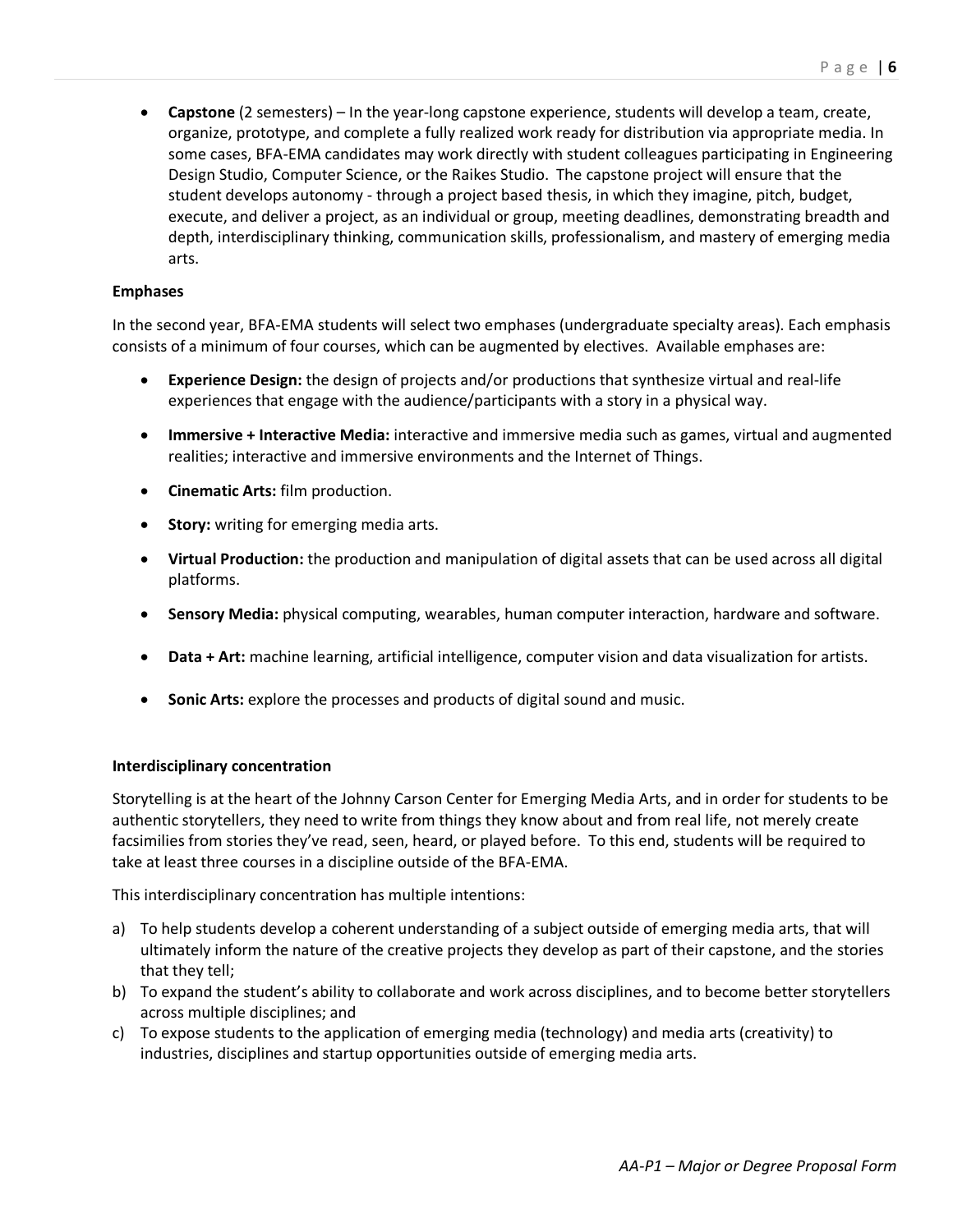This interdisciplinary concentration recognizes that media is an industry building industry, and emerging media (technology) and media arts (creativity) are part of every industry. It recognizes that for the Carson Center to contribute to the economic development of Nebraska, its students must be able to work in or build businesses in ecosystems outside of traditional entertainment industries. The interdisciplinary concentration advances the Carson Center's mission to contribute a fresh social vision for our world and the goal that students approach knowledge creatively.

Carson Center faculty will pre-define a number of interdisciplinary concentrations that students may choose from, but students will also be given the option to work with their advisors to develop a customized concentration. Some examples of concentrations might include:

#### Ethnic Studies:

|                 | <b>ETHN 100 Introduction to Ethnic Studies</b>           |
|-----------------|----------------------------------------------------------|
|                 | <b>ETHN 200 Introduction to African American Studies</b> |
|                 | <b>ETHN 201 Introduction to Native American Studies</b>  |
| Energy Science: |                                                          |
|                 | <b>ENSC 110 Energy in Perspective</b>                    |
|                 | <b>ENSC 220 Introduction to Energy Systems</b>           |
|                 | <b>ENSC 230 Energy and the Environment</b>               |
| Human Rights:   |                                                          |
|                 | ANTH 476 Human Rights, Environment, and Development      |
|                 | POLS 362 Globalization, Human Rights and Diversity       |
|                 | POLS 470 International Human Rights                      |
|                 |                                                          |

It will be important for the three courses to represent some focus in a field that the student will then use as part of the basis for storytelling in their final capstone project.

#### **Electives and ACE courses**

Electives offer BFA-EMA students the opportunity to take more emerging media arts courses beyond the requirements or to broaden their interdisciplinary knowledge by taking courses outside the major, including the possibility of a minor.

ACE (Achievement Centered Education) courses are the required general education credits in every Nebraska degree, normally 30 credits. Several of the new BFA-EMA courses are designed to satisfy ACE requirements, leaving the students with only 12 additional ACE credits to take.

#### *Grade Rules*

#### **C- and D Grades**

The College will accept no more than 15 semester hours of D grades from schools outside of the University of Nebraska system.

Grades lower than C earned at UNL or transferred from other schools cannot be applied toward requirements in a major – including required emphases – but may be applied toward total hours.

#### **Pass/No Pass**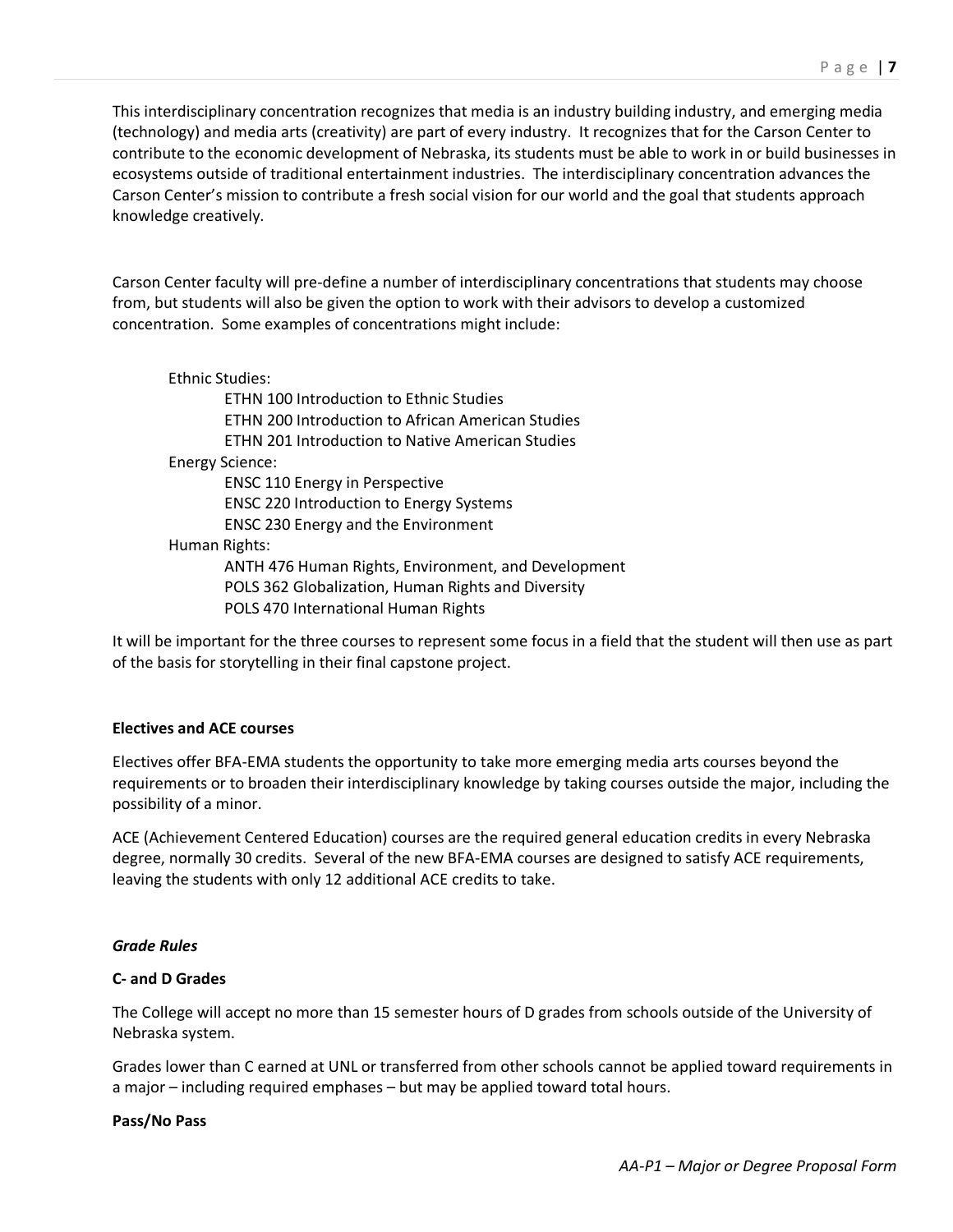University regulations for the Pass/No Pass privilege state: The Pass/No Pass option is designed to be used by a student seeking to expand his/her intellectual horizons by taking courses in areas where he/she may have minimum preparation without adversely affecting his/her grade point average.

- 1. Neither the P nor the N grade contribute to a student's GPA
- 2. P is interpreted to mean C or above. Some professional education courses require a C+ or above.
- 3. A change to or from Pass/No Pass may be made until mid-term (1/2 of the course.) This date coincides with the final date to drop a course without the instructor's approval.
- 4. The Pass/No Pass or grade registration cannot conflict with the professor's, department's, college, or University policy governing grading option.
- 5. Prior to the mid-term deadline, changing to or from the Pass/No Pass requires using the MyRED system to change the grading option or filing a Drop/Add form with the Office of the University Registrar, 107 Canfield Administration Building. After the mid-term deadline, a student registered for Pass/No Pass cannot change to a grade registration unless the Pass/No Pass registration is in conflict with a professor's, department's, college, or University policy governing Pass/No Pass.
- 6. The Pass/No Pass grading option cannot be used for the removal of C- or D or F grades.

Pass/no pass privileges in the Hixson-Lied College of Fine and Performing Arts are extended to students according to the following additional regulations:

- 1. Pass/no pass hours can count toward fulfillment of ACE requirements up to the 24-hour maximum.
- 2. Freshmen and sophomores may enroll for no more than 6 hours of Pass/No Pass work per semester.
- 3. Students may not elect to take courses on a Pass/No Pass basis to fulfill degree requirements in the major. Departments may allow up to 6 hours of Pass/No Pass to be taken in the minor offered by the Hixson-Lied College of Fine and Performing Arts.
- 4. Departments may specify that certain courses can be taken only on a Pass/No Pass basis.
- 5. The College will permit no more than a total of 24 semester hours of Pass/No Pass grades to be applied toward degree requirements. This total includes all "pass" grades earned at UNL and other schools.

Individual departments vary in their policies regarding Pass/No Pass hours as applied to the major and minor. Consult the individual departmental listings for these policies. Students who wish to apply Pass/No Pass hours to their major and minor(s) must obtain approval on a form that is available in the Dean's Office, 102 Woods Art Building.

| Course number      | <b>Course title</b>                | Cr | <b>Status</b> |
|--------------------|------------------------------------|----|---------------|
| Core               |                                    |    |               |
| EMAR <sub>99</sub> | IGNITE (8 semesters)               | 0  | <b>New</b>    |
| <b>EMAR 110</b>    | The Story Lab I (ACE 7)            | 3  | <b>New</b>    |
| <b>EMAR 111</b>    | The Story Lab II                   | 3  | <b>New</b>    |
| <b>EMAR 120</b>    | Games, Play & Performance          | 3  | <b>New</b>    |
| <b>EMAR 140</b>    | Visual Expression Studio I (ACE 2) | 3  | <b>New</b>    |
| <b>EMAR 141</b>    | Visual Expression Studio II        | 3  | <b>New</b>    |

#### *List of courses*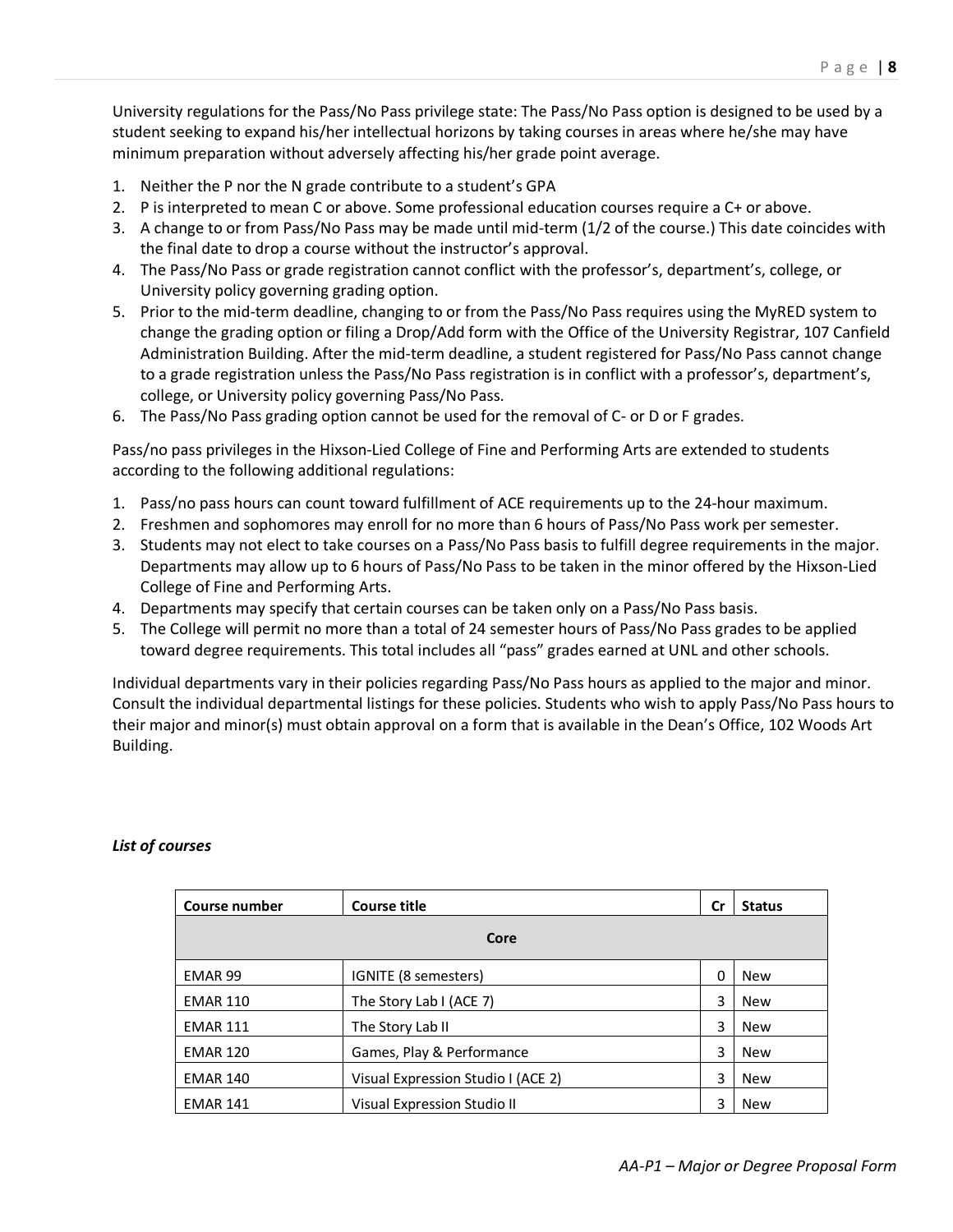| <b>EMAR 160</b>                      | Computation & Media Studio I (ACE 3)               | 3  | <b>New</b> |
|--------------------------------------|----------------------------------------------------|----|------------|
| <b>EMAR 161</b>                      | Computation & Media Studio II                      | 3  | <b>New</b> |
| <b>EMAR 220</b>                      | From Greeks to Geeks                               | 3  | <b>New</b> |
| <b>EMAR 230</b>                      | World Ready                                        | 3  | <b>New</b> |
| <b>EMAR 251</b>                      | Sound Lab                                          | 3  | <b>New</b> |
| <b>EMAR 393</b>                      | Innovation Studio I                                | 3  | <b>New</b> |
| <b>EMAR 394</b>                      | <b>Innovation Studio II</b>                        | 3  | <b>New</b> |
| <b>EMAR 470</b>                      | Capstone I                                         | 3  | Existing   |
| <b>EMAR 471</b>                      | Capstone II                                        | 3  | <b>New</b> |
| PHIL XXX                             | Ethical Principles of Emerging Media Arts (ACE 8)  | 3  | <b>New</b> |
| <b>ENTR 121</b>                      | Introduction to Entrepreneurial Management (ACE 6) | 3  | Existing   |
|                                      | Core total                                         | 48 |            |
|                                      | <b>Emphases</b>                                    |    |            |
|                                      | (Students complete 2 emphases)                     |    |            |
| <b>Experience Design</b>             |                                                    |    |            |
| <b>EMAR 342</b>                      | Meaningful Interaction                             | 3  | <b>New</b> |
| <b>EMAR 443</b>                      | <b>Themed Entertainment</b>                        | 3  | <b>New</b> |
| <b>EMAR 345</b>                      | <b>Smart Environments</b>                          | 3  | <b>New</b> |
| <b>EMAR 444</b>                      | <b>Extended Theatre</b>                            | 3  | <b>New</b> |
|                                      |                                                    |    |            |
| <b>Immersive + Interactive Media</b> |                                                    |    |            |
| <b>EMAR 343</b>                      | Web & Mobile System Design                         | 3  | <b>New</b> |
| <b>EMAR 342</b>                      | <b>Meaningful Interactions</b>                     | 3  | <b>New</b> |
| <b>EMAR 440</b>                      | <b>Creating Virtual Worlds</b>                     | 3  | <b>New</b> |
| <b>EMAR 442</b>                      | <b>Creating Augmented Worlds</b>                   | 3  | New        |
|                                      |                                                    |    |            |
| <b>Cinematic Arts</b>                |                                                    |    |            |
| <b>EMAR 482</b>                      | Film Production I                                  | 3  | Existing   |
| <b>EMAR 489</b>                      | Film Production II                                 | 3  | Existing   |
| <b>EMAR 311</b>                      | Narrative Storytelling                             | 3  | <b>New</b> |
| <b>ENGL</b>                          | [choose from film studies course list]             | 3  | Existing   |
|                                      |                                                    |    |            |
| <b>Story</b>                         |                                                    |    |            |
| <b>EMAR 311</b>                      | Narrative Storytelling                             | 3  | New        |
| <b>EMAR 341</b>                      | Storyworlds                                        | 3  | <b>New</b> |
| <b>EMAR 342</b>                      | Meaningful Interactions                            | 3  | <b>New</b> |
| <b>ENGL 252</b>                      | Introduction to Fiction Writing                    | 3  | New        |
|                                      |                                                    |    |            |
|                                      |                                                    |    |            |
| <b>Sensory Media</b>                 |                                                    |    |            |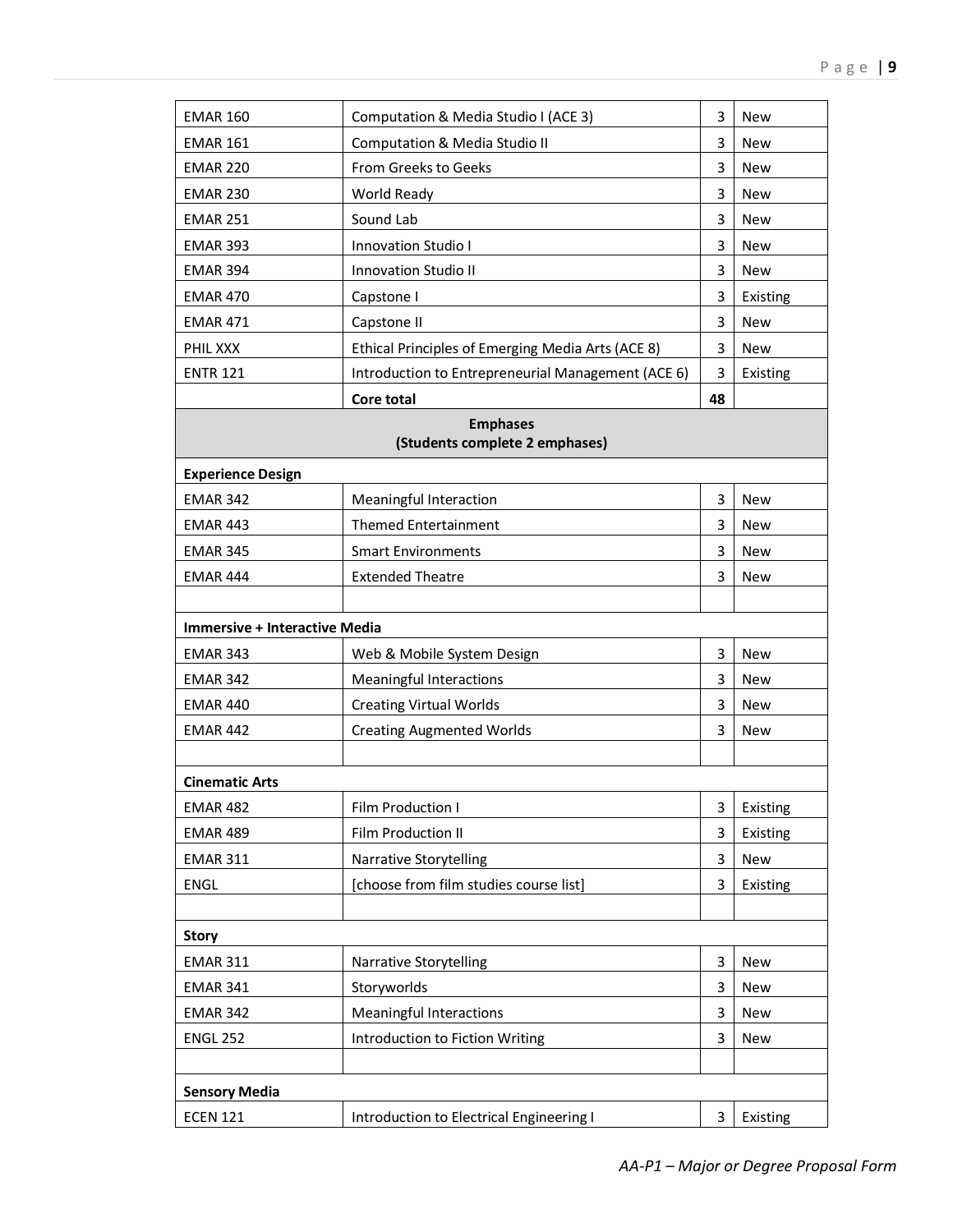| <b>ECEN 211</b>           | <b>Elements of Electrical Engineering I</b>                                            | 3  | Existing   |
|---------------------------|----------------------------------------------------------------------------------------|----|------------|
| <b>ECEN 498</b>           | Special Topics in Electrical Engineering IV                                            | 6  | Existing   |
|                           |                                                                                        |    |            |
| <b>Virtual Production</b> |                                                                                        |    |            |
| <b>EMAR 282</b>           | Digital Modelling I                                                                    | 3  | Existing   |
| <b>EMAR 382</b>           | Digital Modelling II                                                                   | 3  | <b>New</b> |
| <b>EMAR 283</b>           | Digital Rigging and Motion I                                                           | 3  | <b>New</b> |
| <b>EMAR 383</b>           | Digital Rigging and Motion II                                                          | 3  | <b>New</b> |
|                           |                                                                                        |    |            |
| <b>Sonic Arts</b>         |                                                                                        |    |            |
| <b>EMAR 360</b>           | Sonic Media I                                                                          | 3  | <b>New</b> |
| <b>EMAR 464</b>           | Sonic Media II                                                                         | 3  | <b>New</b> |
| <b>EMAR 463</b>           | Spatial and Interactive Sound                                                          | 3  | <b>New</b> |
| <b>EMAR 345</b>           | <b>Smart Environments</b>                                                              | 3  | <b>New</b> |
|                           |                                                                                        |    |            |
| Data + Art                |                                                                                        |    |            |
| <b>EMAR 349</b>           | Machine Intelligence for Artists                                                       | 3  | <b>New</b> |
| <b>EMAR 348</b>           | Data Visualization                                                                     | 3  | <b>New</b> |
| <b>EMAR 445</b>           | <b>Creative Machines</b>                                                               | 3  | <b>New</b> |
| <b>EMAR 345</b>           | <b>Smart Environments</b>                                                              | 3  | <b>New</b> |
|                           |                                                                                        |    |            |
|                           | <b>Emphases total</b>                                                                  | 24 |            |
|                           | <b>Interdisciplinary Concentration</b>                                                 |    |            |
|                           | 3 courses chosen from a discipline outside of Emerging Media Arts                      | 9  | Existing   |
|                           |                                                                                        |    |            |
|                           | Electives                                                                              |    |            |
|                           | Elective courses in emerging media arts or other discipline                            | 27 |            |
| ACE                       |                                                                                        |    |            |
| ACE 1                     | Writing course                                                                         | 3  | Existing   |
| ACE <sub>2</sub>          | EMAR 140 Visual Expression Studio I (from core)                                        | 3  | <b>New</b> |
| ACE <sub>3</sub>          | EMAR 160 Computation & Media Studio I (from core)                                      | 3  | New        |
| ACE 4                     | Sciences course                                                                        | 3  | Existing   |
| ACE <sub>5</sub>          | Humanities course                                                                      | 3  | Existing   |
| ACE 6                     | ENTR 121 Introduction to Entrepreneurial<br>Management (from core)                     | 3  | New        |
| ACE <sub>7</sub>          |                                                                                        |    | New        |
|                           |                                                                                        |    |            |
|                           | EMAR 110 Story Lab I (from core)<br>PHIL XXX Ethical Principles of Emerging Media Arts | 3  |            |
| ACE 8                     | (from core)                                                                            | 3  | New        |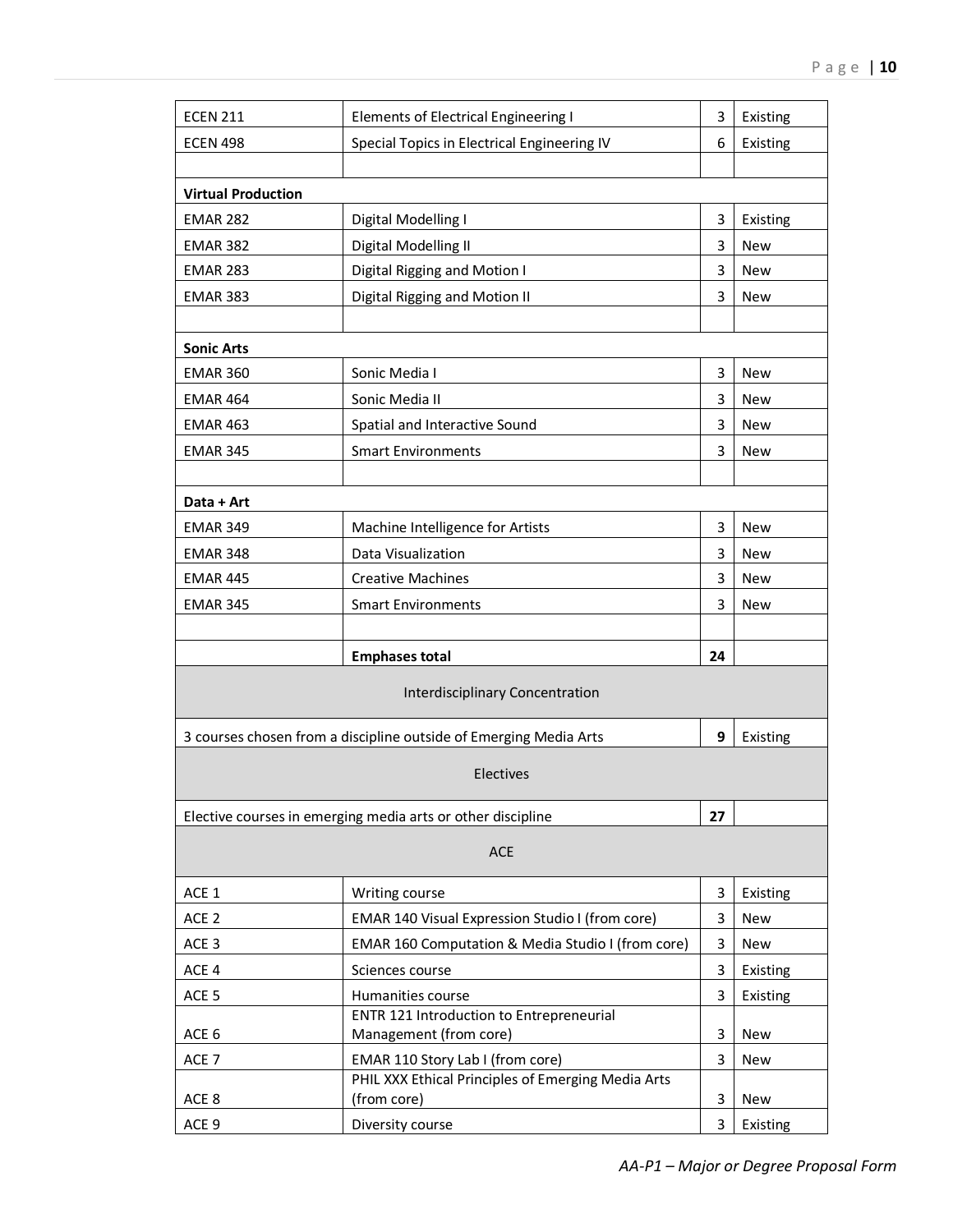| ACE 10 | EMAR 470 Capstone I (from core) |    | <b>New</b> |
|--------|---------------------------------|----|------------|
|        | <b>ACE total</b>                | 30 |            |

#### *Sample 4-year plan*

| <b>TERM 1</b>                                                | <b>15 CR</b> |
|--------------------------------------------------------------|--------------|
| <b>Required Core</b>                                         |              |
| Complete EMAR 99, EMAR 110, EMAR 140, EMAR 160, and EMAR 120 | 12           |
| <b>ACE 5 Humanities</b>                                      |              |
| Complete 1 from ACE 1                                        | 3            |
| TERM <sub>2</sub>                                            | <b>15 CR</b> |
| <b>Required Core</b>                                         |              |
| Complete EMAR 99, EMAR 111, EMAR 141, EMAR 161, and PHIL XXX | 12           |
| <b>ACE 4 Sciences</b>                                        |              |
| Complete 1 from ACE 4                                        | 3            |
| TERM <sub>3</sub>                                            | <b>15 CR</b> |
| <b>Required Core</b>                                         |              |
| Complete EMAR 99, EMAR 220, and EMAR 251                     | 6            |
| <b>Emphases</b>                                              |              |
| Complete 1 from each of 2 emphases                           | 6            |
| <b>Interdisciplinary Concentration</b>                       |              |
| Complete 1 from interdisciplinary concentration              | 3            |
| TERM 4                                                       | <b>15 CR</b> |
| <b>Required Core</b>                                         |              |
| Complete EMAR 99, EMAR 230, ENTR 121                         | 6            |
| <b>Emphases</b>                                              |              |
| Complete 1 from each of 2 emphases                           | 6            |
| <b>ACE 7: Arts</b>                                           |              |
| Complete 1 from ACE 5                                        | 3            |
| TERM <sub>5</sub><br><b>Required Core</b>                    | <b>15 CR</b> |
|                                                              | 3            |
| Complete EMAR 99 and EMAR 393<br><b>Emphases</b>             |              |
| Complete 1 from each of 2 emphases                           | 6            |
| <b>Interdisciplinary Concentration</b>                       |              |
| Complete 1 from interdisciplinary concentration              | 3            |
| ACE 9: Diversity                                             |              |
| Complete 1 from ACE 9                                        | 3            |
| TERM <sub>6</sub>                                            | <b>15 CR</b> |
| <b>Required Core</b>                                         |              |
| Complete EMAR 99 and EMAR 394                                | 3            |
| <b>Emphases</b>                                              |              |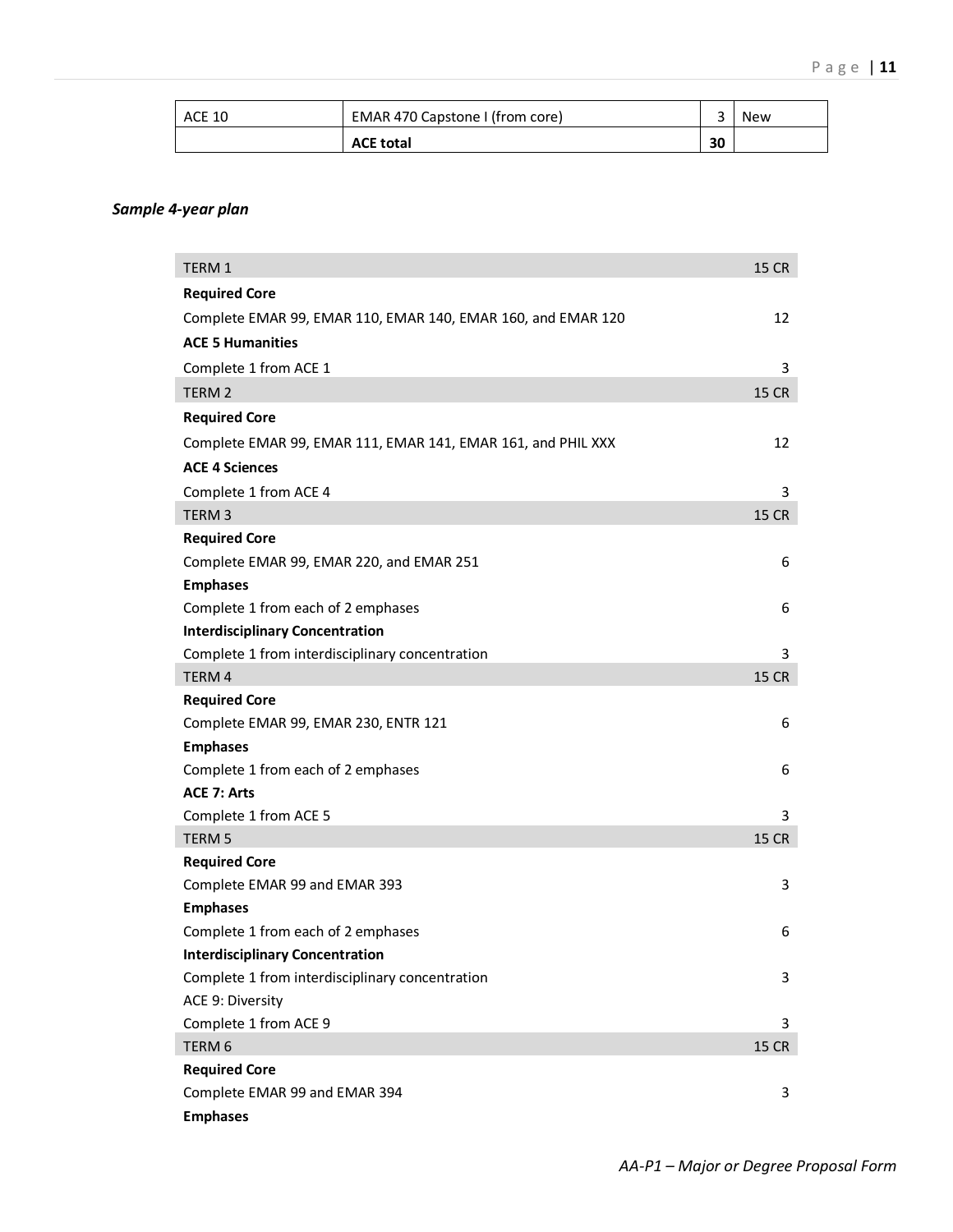| Complete 1 from each of 2 emphases              | 6     |
|-------------------------------------------------|-------|
| <b>Interdisciplinary Concentration</b>          |       |
| Complete 1 from interdisciplinary concentration | 3     |
| <b>Electives</b>                                |       |
| Complete any course                             | 3     |
| TERM 7                                          | 15 CR |
| <b>Required Core</b>                            |       |
| Complete EMAR 99 and EMAR 470                   | 3     |
| <b>Electives</b>                                |       |
| Complete any courses                            | 12    |
| TERM 8                                          | 15 CR |
| <b>Required Core</b>                            |       |
| Complete EMAR 99 and EMAR 471                   | 3     |
| <b>Electives</b>                                |       |
| Complete any courses                            | 12    |

#### *Course Descriptions*

#### *EMAR 342 Meaningful Interaction*

Introduction to how humans interpret visual, tactile and auditory phenomena, and how these perceptions inform their actions in both the physical and digital worlds. Students will learn the principles and foundations of game design, and a range of game types, interfaces and experiences (be they digital, physical, aural, visual or haptic), that get people to take the action you intended them to take.

#### *EMAR 345 Smart Environments*

*Introduction to smart environments and the Internet of Things, sensors, smart lighting, smart sound, geospatial projection mapping.*

#### *EMAR 443 Themed Entertainment*

The fundamentals of design, technology, and process for the creation of themed experiences and story-centric place-making.

#### *EMAR 444 Extended Theatre*

Explores how emerging media arts can expand upon the traditional theatrical relationships in new and culturally relevant ways. A collaboration and integration of design, emerging media arts and storytelling.

#### *EMAR 343 Web & Mobile System Design*

Creating mobile and fully cross-platform web apps, including chat bots, apps for voice assistants, and web-based VR.

#### *EMAR 440 Building Virtual Worlds*

Learn concept development, prototyping, design and production of interactive VR experiences.

#### *EMAR 442 Building Augmented Worlds*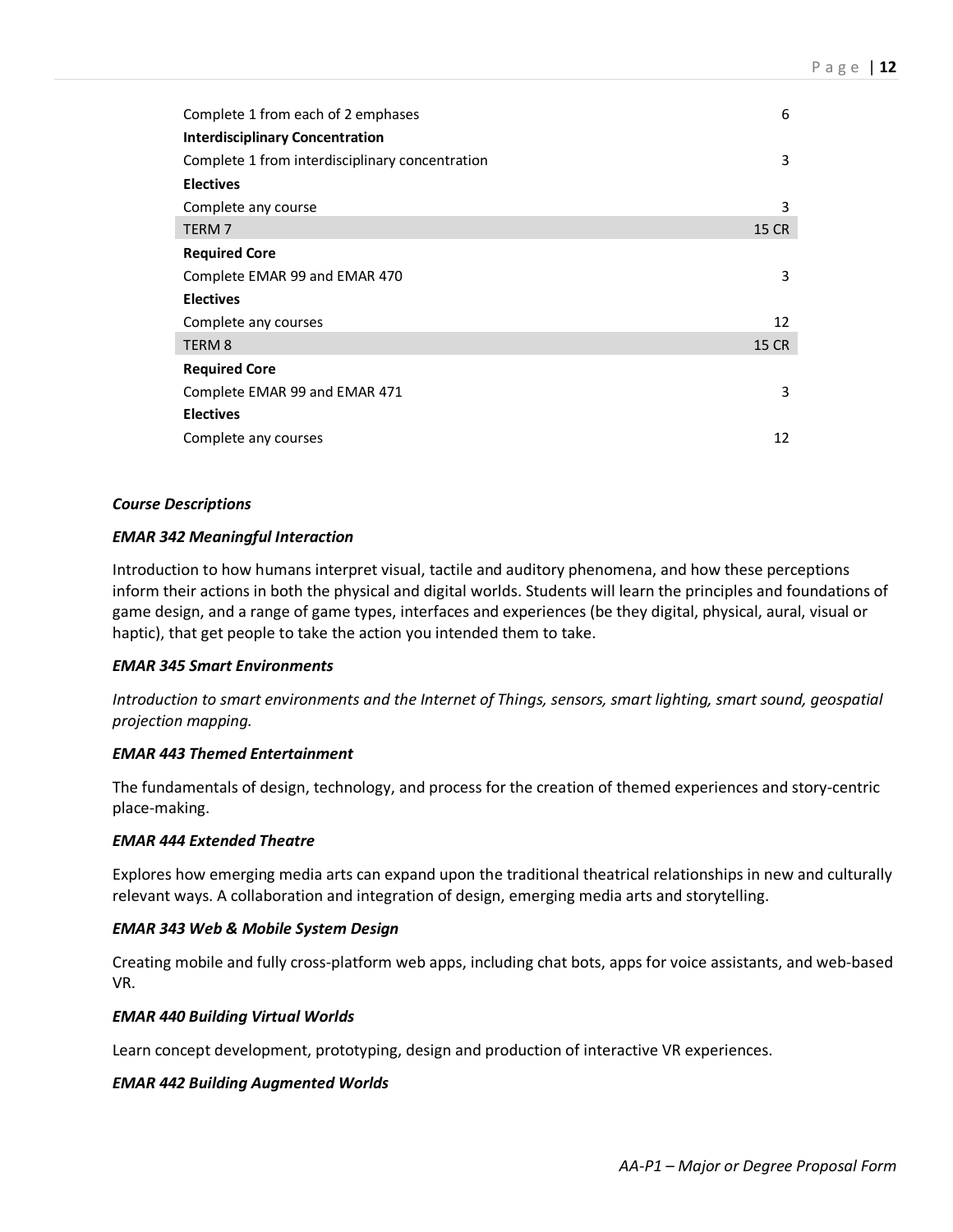Learn concept development, prototyping, design and production of augmented reality and holographic experiences.

#### *EMAR 428 Film Production I*

Introduction to the tools and aesthetics of the moving image. Students become familiar with fundamentals of digital cinema cameras, lenses, lighting and editing. Working in small groups, students produce experimental and non-sync narrative short films.

#### *EMAR 489 Film Production II*

Advanced film production techniques including sync-sound equipment and practices, advanced lighting tools, and post-production workflows. In addition to producing several small-group projects demonstrating these techniques, the entire class selects and produces a 7-9 minute sync-sound short film. Students apply their knowledge of production and post-production crew responsibilities by filling key positions on the class film.

#### *EMAR 311 Narrative Storytelling*

Introduction to visual storytelling and scriptwriting. Beginning with exercises in character development and story world development, students write several short screenplays. Strong emphasis placed on the importance of revision and refinement of story structure and problem solving.

#### *EMAR 442 Storyworlds*

A deep dive into creating stories in the age of ubiquitous computing, artificial intelligence, and fan culture.

#### *ENGL 352 Intermediate Fiction Writing*

Study and practice of the writing of fiction for intermediate students with previous fiction writing experience.

#### *ECEN 121 Introduction to Electrical Engineering I*

Introduction to basic electrical engineering concepts including communications and signal processing.

#### *ECEN 211 Elements of Electrical Engineering I*

Basic circuit analysis including direct and alternating currents and operational amplifiers. Digital signals and circuits.

#### *ECEN 494 Engineering Design Studio I*

A substantial design project that allows application of electrical engineering skills to a multidisciplinary project. Requires project definition, planning and scheduling, effective written and oral communication of technical ideas, incorporation of realistic constraints and engineering standards, functioning effectively on a multidisciplinary team, and applying new ideas as needed to meet project goals.

#### *ECEN 495 Engineering Design Studio II*

A substantial design project that allows application of electrical engineering skills to a multidisciplinary project. Requires project definition, planning and scheduling, effective written and oral communication of technical ideas, incorporation of realistic constraints and engineering standards, functioning effectively on a multidisciplinary team, and applying new ideas as needed to meet project goals.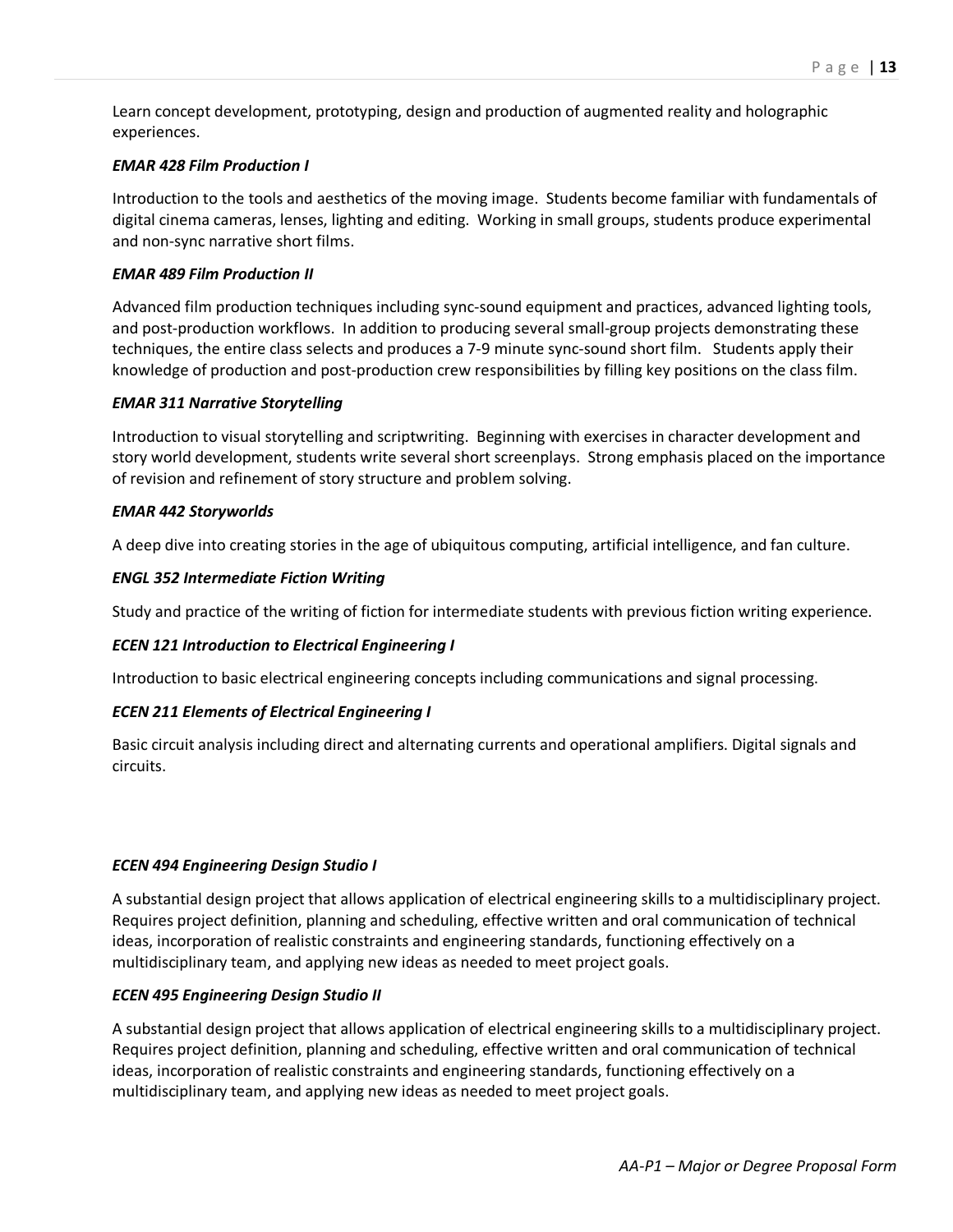#### *EMAR 282 Digital Modelling I*

Fundamental tools and techniques for designing and building 3D assets (models) for use across all platforms. Core concepts include hard surface modelling, scale, and accuracy. Naming convention, production "pipeline" and other best practices are also covered.

#### *EMAR 382 3D Digital Modelling II*

Advanced modelling techniques including organic and character modelling, texturing, shaders, and use of advanced modelling toolsets. Projects in this course are oriented toward development of a character model to be rigged and animated in EMAR 283 and EMAR 383

#### *EMAR 283 Digital Rigging and Motion I*

Working from a proxy organic character, students develop skeletal structures including position and joint orientation. Projects are oriented toward developing a model to be used in the follow-on EMAR 383 course.

#### *EMAR 383 Digital Rigging and Motion II*

Refining the rig created in EMAR 283, projects explore animation cycles. The application of physics and "weight" to create realistic animated motion. Introduction to facial animation and application of motion capture data.

#### *EMAR 361 Sonic Media I*

Students learn the creative use of sound, both as its own artform, and in support of other emerging media arts. Students will also learn 'composing' for non-composers.

#### *EMAR 464 Sonic Media II*

Building on what students learned in Sonic Media I, students will further develop their skills in synthesis, sampling, mixing & remixing, coding and programming, analog and digital electronics, field recording, multichannel installations, public interventions, and gain a theoretical grounding in the concepts of immersion and acoustic ecologies and ecosystems.

#### *EMAR 463 Spatial and Interactive Sound*

Students explore sound as an emerging media art through the design, implementation and presentation of unique projects and installations, acquiring skills in designing interactive and spatialized sound environments.

#### *EMAR 349 Machine Learning for Artists*

An approachable introduction to machine learning for people with minimal computer science background.

#### *EMAR 348 Data Visualization*

Data is the new oil, and data visualization is telling the story of that data in visual, sonic and/or haptic ways.

#### *EMAR 445 Creative Machines*

Building on EMAR 349, students explore the question of "Can we use machine learning and artificial intelligence to create compelling art and music?

*Advising*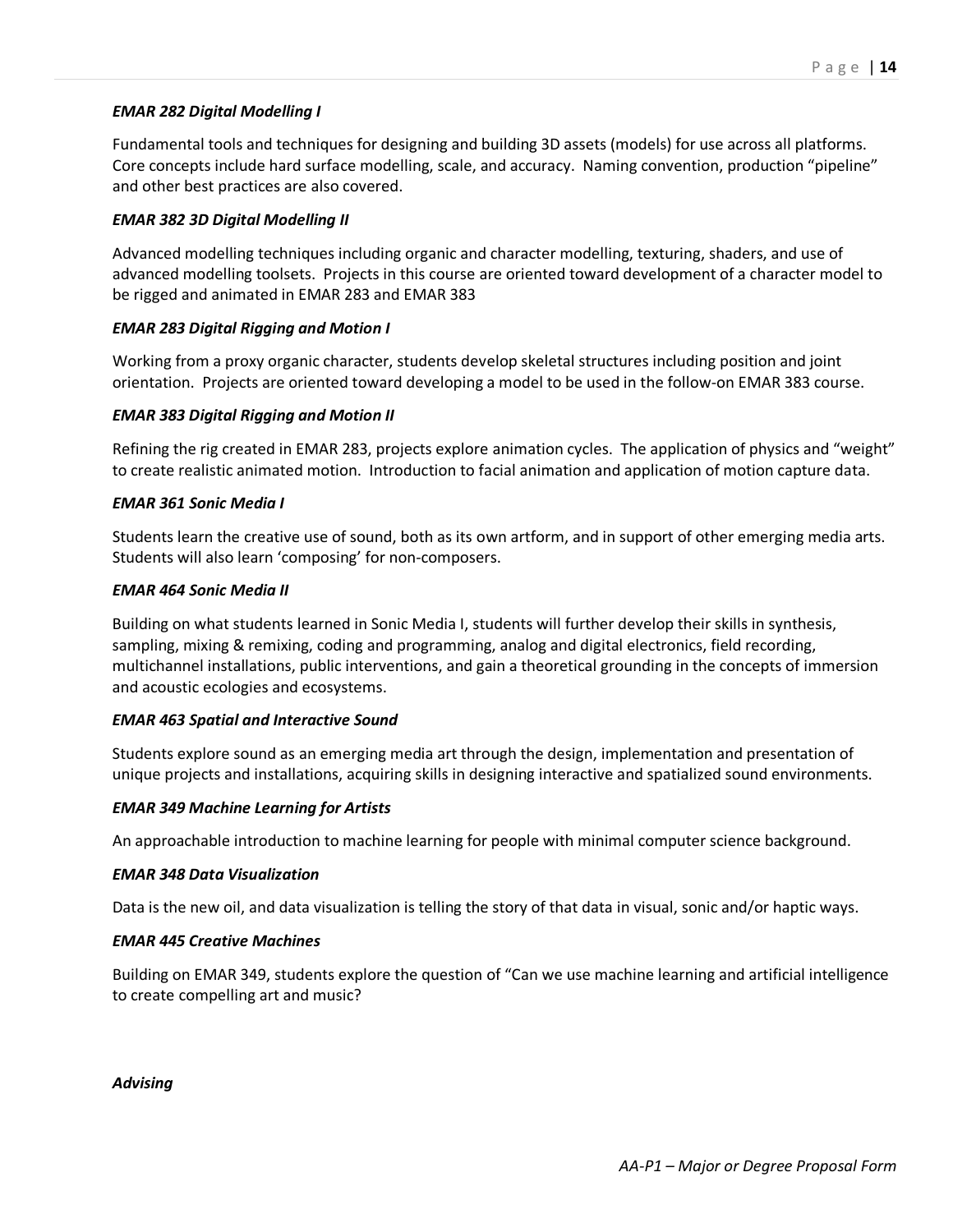Advisors will be assigned to students when they begin the BFA-EMA. The faculty of the Johnny Carson School of Theatre & Film advise the students, adopting a mentoring approach that will follow the student through the entire degree.

#### **Accreditation**

While the BFA in Theatre offered currently by the Johnny Carson School is accredited by the National Association of Schools of Theatre, the new BFA-EMA will not be accredited by this body, as it is not designed to graduate theatre professionals. There is no accrediting body for this rapidly changing and evolving area of study. Even highly regarded and well-established media programs such as those at the University of Southern California and New York University do not receive accreditation for similar degrees.

### III. Review Criteria

#### **A. Centrality to UNL Role and Mission**

"Through its three primary missions of teaching, research, and service, the university is the state's primary intellectual center providing leadership throughout the state through quality education and the generation of new knowledge."<sup>1</sup> The proposed BFA-EMA will propel UNL to become an international leader, especially in teaching and research/creative activity related to the intersection between the arts and technology. "New knowledge" will be generated as new art is created using storytelling and emerging technology in innovative ways. Critical thinking, creative thinking, entrepreneurship, an appreciation for multiple viewpoints, and a development of life-long learning habits will be central to the BFA-EMA, which in turn will be central to the role and mission of the University of Nebraska-Lincoln.

#### **B. Relationship of the proposal to the NU Strategic Framework**

The proposed major relates to the six goals of the NU Strategic Framework in the following ways:

Goal 1: As the only program of its kind in the region, the BFA-EMA will attract more Nebraska high school graduates to the university. Because other programs in media arts are not associated with land-grant institutions, tuition costs are significant, making Nebraska an affordable option. The combination of cuttingedge uniqueness and affordability of this degree will be a strong inducement for Nebraska students to study instate for their degree and, hopefully stay to start EMA-related businesses after graduation. Additionally, the ability of storytelling and web-based media to attract students from a variety of backgrounds is likely to increase the diversity of students who choose to attend the university.

Goal 2: The BFA-EMA will be a program of high quality with an emphasis on excellence in teaching. The resources devoted to the new Johnny Carson Center for Emerging Media Arts (see below) will allow for recruitment of faculty and staff who are exceptional in the field of emerging media arts. The new EMA-BFA is specifically designed to address the need for a "focus on targeted programs in areas of importance to Nebraska where the university can be a regional, national and/or international leader." Global engagement in the program is assured through the international leaders and innovators on the Carson Center Advisory Board (https://arts.unl.edu/carson-center/advisory-board) and other international connections made by the Director of the Center, Megan Elliott, whose career has been in global leadership in emerging media.

 <sup>1</sup> https://www.unl.edu/about/role-mission/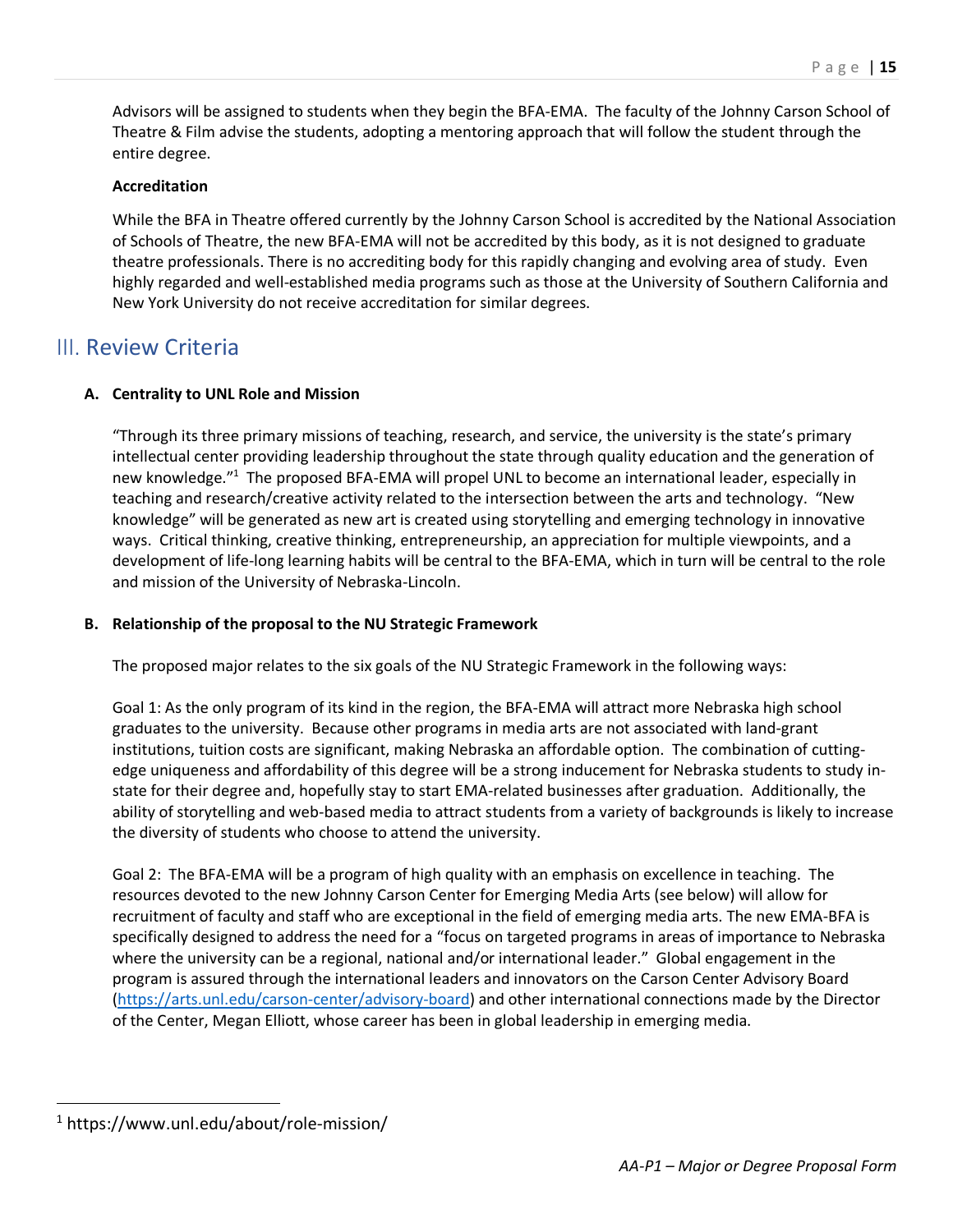Goal 3: The relevance of emerging media arts across wide-ranging industries and the demand for employees able to exploit and evolve these technologies and practices will "play a critical role in building a talented, competitive workforce and knowledge-based economy in Nebraska." The field of emerging media arts is inherently global, so that the program will "prepare students for the global economy." Projects and internships in collaboration with local and distant businesses also address this goal. Finally, an emphasis on entrepreneurship and a curriculum designed to foster adaptability to constantly changing technological trends will "prepare students for the flexibility required to respond to the uncertainty of future workforce demands."

Goal 4: The Johnny Carson Center for Emerging Media Arts will become an international center of excellence for both research and applied creative activity in the emerging media arts. Interdisciplinary, intercampus, interinstitutional and international collaborations are a core mission for the center and are reflected by the international stature of the Center's Advisory Council and in the interdisciplinary requirements of the BFA-EMA curriculum. The continued support of the Hixson-Lied College of Fine and Performing Arts through the Hixson-Lied Endowment already encourages faculty and student research through a competitive grant program. This grant funding for research forms an excellent foundation for additional support from additional sources as the Center expands. The BFA-EMA will increase possibilities for output of student research and visibility of faculty research. An important aspect of the research and creative activity of the Center will be that the storytelling techniques and technology can be used to support research projects in other disciplines on campus, helping enhance that research by finding engaging ways to tell their stories. The curriculum and the research of the faculty and students in the Center are inherently interdisciplinary.

Goal 5: The Innovation Studio is specifically intended to provide real-world opportunities for collaborative problem-solving through project-based engagement with industry, organizations and communities. Innovation Studio projects may reflect research and creative innovation from faculty and will also allow for student development and entrepreneurship. Ultimately, the entrepreneurial education aspects of the BFA-EMA, coupled with the Innovation Studio should result in significant new products and/or content that can be further developed and marketed by students and graduates.

Goal 6: The Johnny Carson Center for Emerging Media Arts has a limited budget, so efficiency and effectiveness in allocation of resources is already a high priority. Maximizing the "potential of information technology" is key to the emerging media arts and embedded in pursuit of success in the field.

#### **C. Consistency with the Comprehensive Statewide Plan for Post-Secondary Education**

The proposed BFA-EMA **meets the needs of students** by providing a unique curriculum at an affordable institution. The program responds to students' needs by providing skills and knowledge that will position them well for employment in a changing technological landscape and fostering the creative thinking that is much in demand by employers of all kinds.

The proposed program **meets the needs of the state** by responding to workforce development needs. The very nature of the program is to allow students to "be prepared to change and adopt new methods and technologies." By providing an opportunity to learn cutting-edge technologies and establish businesses and research/creative activity based on these technologies, the program is "developing and nurturing the citizens and future leaders of Nebraska**."**

The proposed program **builds exemplary institutions** by establishing a course of study that will not only compare favorably with peer institutions, but will compete easily with those peers. The goal of the program, aligning with UNL's mission, is to develop and sustain "exemplary teaching, learning, research, and public service."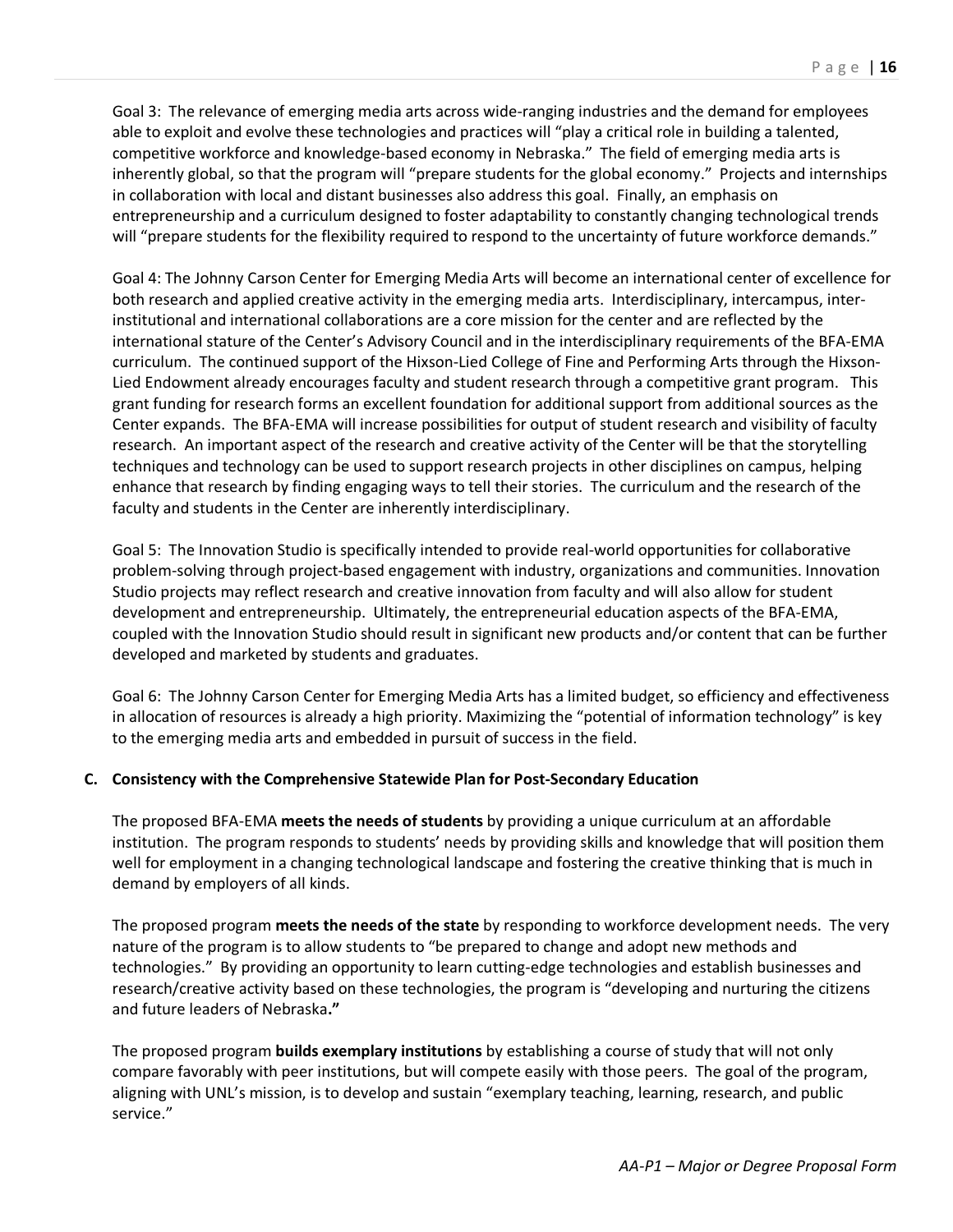The proposed program relies heavily on **partnerships and collaboration** by establishing interdisciplinary research projects with other departments on campus, on other campuses, and with local businesses and nonprofits. The Carson Center for Emerging Media Arts will also reach out to high school students in the area to begin to help prepare them for a career in emerging media arts.

The Carson Center is actively participating in **facilities planning** in its renovation of the Nebraska Bookstore. The new Carson Center building will contain forward-thinking spaces that offer flexibility and advanced technologies. Its location at the south edge of the UNL campus will allow it to be a visible bridge between the campus and the community.

#### **D. Evidence of Need and Demand**

Information from market research and opinions from media industry leaders support the idea that the proposed degree will provide skills for graduates that will make them competitive in the Nebraska job market and help prepare them for newly emerging careers that will keep them in Nebraska and also foster new industry growth in the state. There is a need in the Nebraska labor economy for graduates from this program, which will be unique in the region and nationally, filling demand from students in Nebraska and beyond.

In preparing the proposal to the Johnny Carson Foundation, the Johnny Carson School of Theatre and Film consulted experts from across the country, in Nebraska and within the University. Faculty and administrators visited several universities and are particularly grateful for the guidance they received from the faculty and administration of the School of Cinematic Arts at the University of Southern California. They surveyed our alumni and held targeted discussions with students, faculty and campus and business leaders. This culminated in an interdisciplinary symposium, "Movies and Beyond: Connecting Digital Creativity Across Disciplines." The symposium drew 128 attendees from more than 40 departments and seven colleges at UNL and engendered a separate three-hour discussion with more than 70 students from theatre, film and related majors.

#### **What We Learned**

A new interdisciplinary focus on emerging media was enthusiastically supported by faculty, students and alumni of the Johnny Carson School of Theatre and Film and those from many other disciplines – physics, music, English, digital humanities, architecture, educational telecommunications, journalism and advertising, to name a few.

Ideas that received strong support include:

- **• Faculty and student collaborations across disciplines on campus that apply virtual production, immersive/virtual reality, animation, game design and interactive media to research and creative activity**
- **• An emphasis on creative coding for emerging media**
- **More hands-on learning in** real-world, project-based courses
- **Classes fo**c**used on business** and preparing students to market their skills, and increased opportunities for internships and professional experiences
- **More guest speakers** and opportunities to work with people from the industry
- **Developing collaborations with external partners** in both the university and the private sector
- **Creating a center for emerging media** as a space for interdisciplinary collaborations among faculty and students.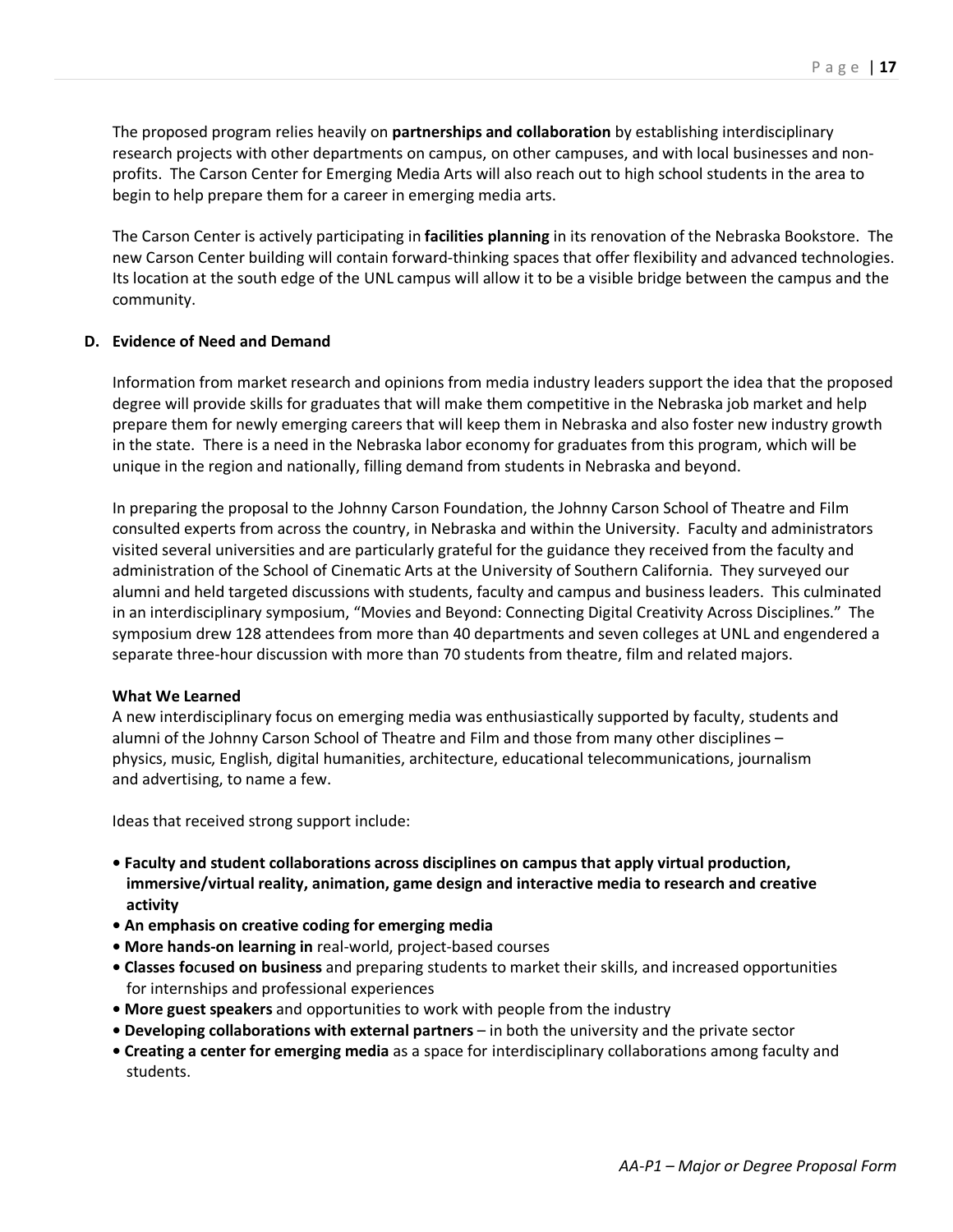This curriculum is demand-led, not supply driven. This BFA-EMA has been designed in consultation with the Johnny Carson Center for Emerging Media Arts Advisory Council – a council of 25 industry luminaries. Advisory Council members from around the world came to Nebraska in May of 2017 to participate in the Carson Forum and Workshop for Curricular Development. Participants explored what student learning outcomes are required to become a successful emerging media arts professional. The findings of the Carson Forum are the foundation of the new curriculum.

These findings were further augmented by consulting industry more broadly, both in Lincoln and nationally, and by engaging Stamats, one of the nation's higher education integrated-marketing thought leaders, to undertake comprehensive research to produce a Profile and Assessment of Viability for new undergraduate and graduate programs in Emerging Media Arts. Their findings showed that demand for emerging media arts related professionals is growing, and demand for emerging media arts professionals is outpacing the national average<sup>2</sup>.

Accenture's Digital Transformation in Media and Entertainment report *The Disrupted Strike Back: New rules and Capabilities to Survive3* clearly indicates that it is no longer a question of "if" digital transformation will happen; it is a question of how companies will respond. Companies are hungry for emerging media arts graduates who can help them compete in this new and ever-changing digital eco-system.

#### **Demand:**

Each year, approximately 50 students apply to the current Film and New Media program, competing for just 15 places.

The aforementioned market research undertaken by Stamats indicates that:

- 1. Emerging media arts related programs are growing at a rate well above the national average, demonstrating uncommonly high demand from students.<sup>4</sup>
- 2. There is next to no regional competition in this field. The University of Nebraska-Lincoln will have a firstmover competitive advantage in launching this new degree, which will result in strong brand recognition and customer loyalty.<sup>5</sup>
- 3. There is huge employer related demand, and it is outpacing national average. $6$
- 4. Emerging Media Arts bachelor degrees have experienced the greatest positive market share changes in recent years (a demand increase of almost  $6\%$ ).<sup>7</sup>

Stamats undertook further research in April 2018 using the software platform Laborinsight. Laborinsight combs through more than 40,000 online job postings every day to categorize postings according to industry, job title, location and other classifiers. Laborinsight also applies textual analysis to the job posting to assess written content for the level of education specified for candidates, salary information, necessary skills, and other valuable information. Using Laborinsight to profile the size and nature of employment in fields relating to the Emerging Media Arts program in the state of Nebraska and in the city of Lincoln, the data shows that between

- <sup>5</sup> ibid
- $6$  ibid

 $<sup>7</sup>$  ibid pg. 26</sup>

 <sup>2</sup> C. Reed and G. DeRoo *University of Nebraska-Lincoln Profile and Assessment of Viability – Emerging Media Arts,* Stamats, 2017: pg. 10

<sup>&</sup>lt;sup>3</sup> Accenture Bringing TV to Life (Issue IV): The Disrupted Strike Back https://www.accenture.com/us-en/insight-bringing-tv-life*digital-video-transformation-strategies (accessed 28 September 2017)*

<sup>4</sup> C. Reed and G. DeRoo *University of Nebraska-Lincoln Profile and Assessment of Viability – Emerging Media Arts,* Stamats, 2017: pg. 10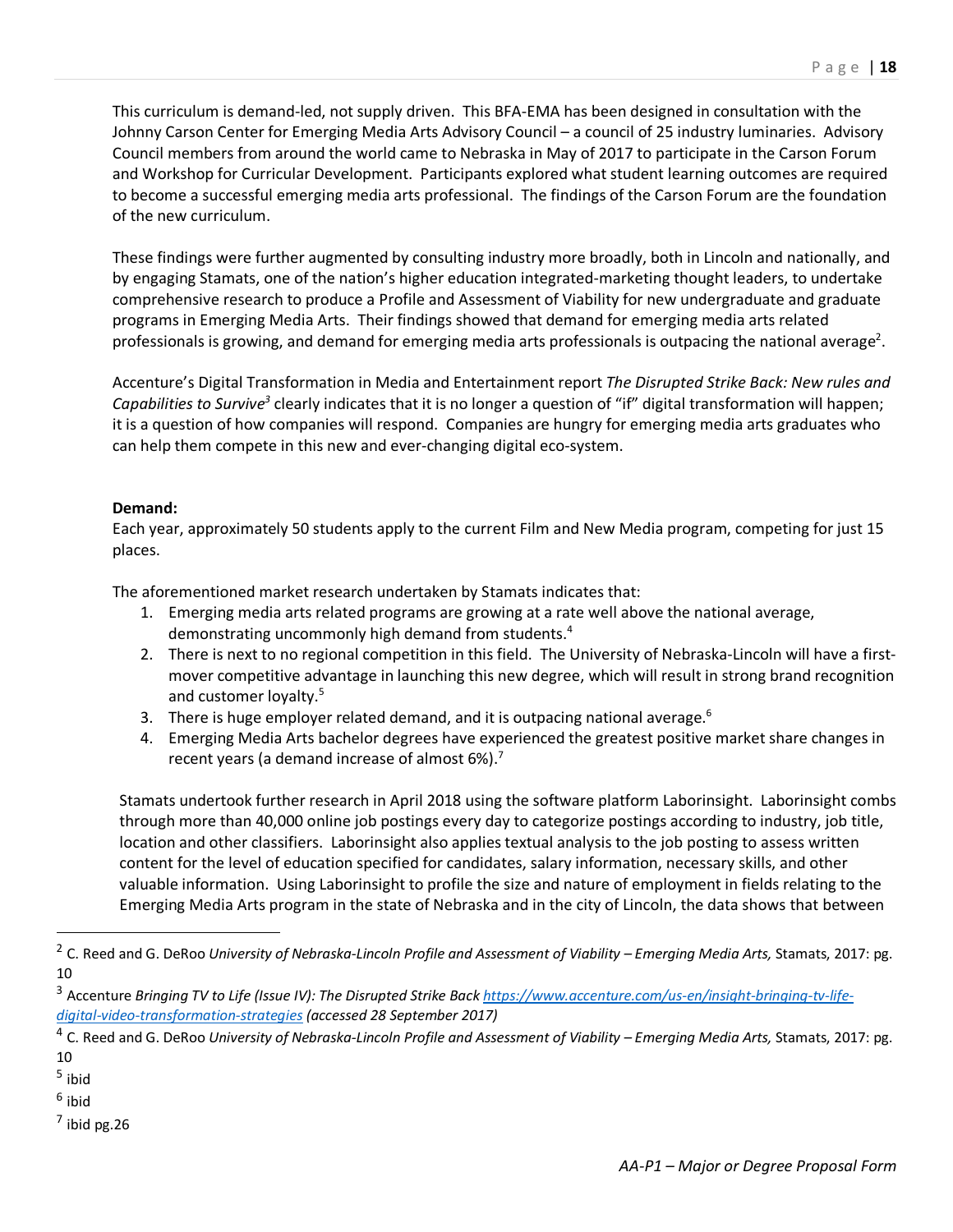2014 – 2017, there have been an average of 883 related job postings in the state of Nebraska, and 182 job postings in the city of Lincoln, and that 84% of them require a Bachelor Degree or higher.

This demand corresponds with the findings of the Lincoln Partner for Economic Development as outlined in their *Detailed Lincoln, Nebraska Data* bulletin (updated 02/16/18) which shows that in the Long Term Occupational Projections in the Lincoln MSA, 2012 – 2022, the Arts, Entertainment and Recreation category has an annual average increase of 2.89% over that period, and an overall percentage increase of 32.90%. This is the fastest growing occupational sector in the Lincoln MSA.8

#### **E. Avoidance of Unnecessary Duplication**

While Emerging Media Arts is a rapidly developing area of study at other institutions, there is nothing currently offered at UNL that specifically addresses the goals and learning outcomes provided by this proposed program. This degree is intended to promote interdisciplinary collaboration and will draw upon existing curricular resources from other units at the University. At the same time, part of the mission of the Center is to provide expanded opportunities for students in different but related disciplines across the UNL campuses to contribute and benefit from courses offered by the Center.

As referenced earlier, market research done on the University's behalf indicates that there is very little regional competition, or competition amongst Big 10 schools, in Emerging Media Arts.<sup>9</sup> There are also no programs like it in the state of Nebraska.

The construction of the program means that while it has elements that are similar to art studio programs, visual design programs, and computer science programs, it does not duplicate any of these programs. The emphases on interdisciplinarity, project-based learning, entrepreneurship, and real-world application make the proposed program unique in Nebraska.

Studio art programs can be found in Nebraska's public colleges and universities at University of Nebraska Omaha (BFA and BA), University of Nebraska Kearney (BFA and BA), Peru State College (BS or BA), Wayne State College (BS or BA), and Chadron State College (BA). The proposed BFA-EMA is centered on creation of art, but is not intended to build on the same foundation of traditional 2- and 3-dimensional art forms as in these studio art programs or the one at University of Nebraska-Lincoln. In turn, none of these existing studio art programs focus on foundations in storytelling, coding, and interactive media in the same way as the proposed program.

Visual design is a key element in the proposed program, but it is not approached in the same way as existing graphic design programs at UNL, UNO (in the studio art BA and BFA), UNK (BFA in visual communication and design), Peru State (option within art BS or BA), Wayne State (BA), or Chadron State (option within art BA). These programs similarly are based on a traditional studio art degree model and do not focus on storytelling, coding, or other aspects of the proposed program.

Programs in media are also available in Nebraska's colleges and universities, including a BS and BA in Journalism and Media Communication with a Creative Media Option at UNO, a Media Arts Concentration in the BA in Studio Art at UNO, a BS and BA in Multimedia at UNK, and a BS and BA in Electronic Media at Wayne State. In general, these programs are designed around journalism and communications, focusing on existing media such as television and radio, though often incorporating web design. None focus on the creative arts and storytelling

 <sup>8</sup> Lincoln Partner for Economic Development *Detailed Lincoln, Nebraska Data, pg:7,* <sup>2018</sup>

 $9$  ibid pg. 10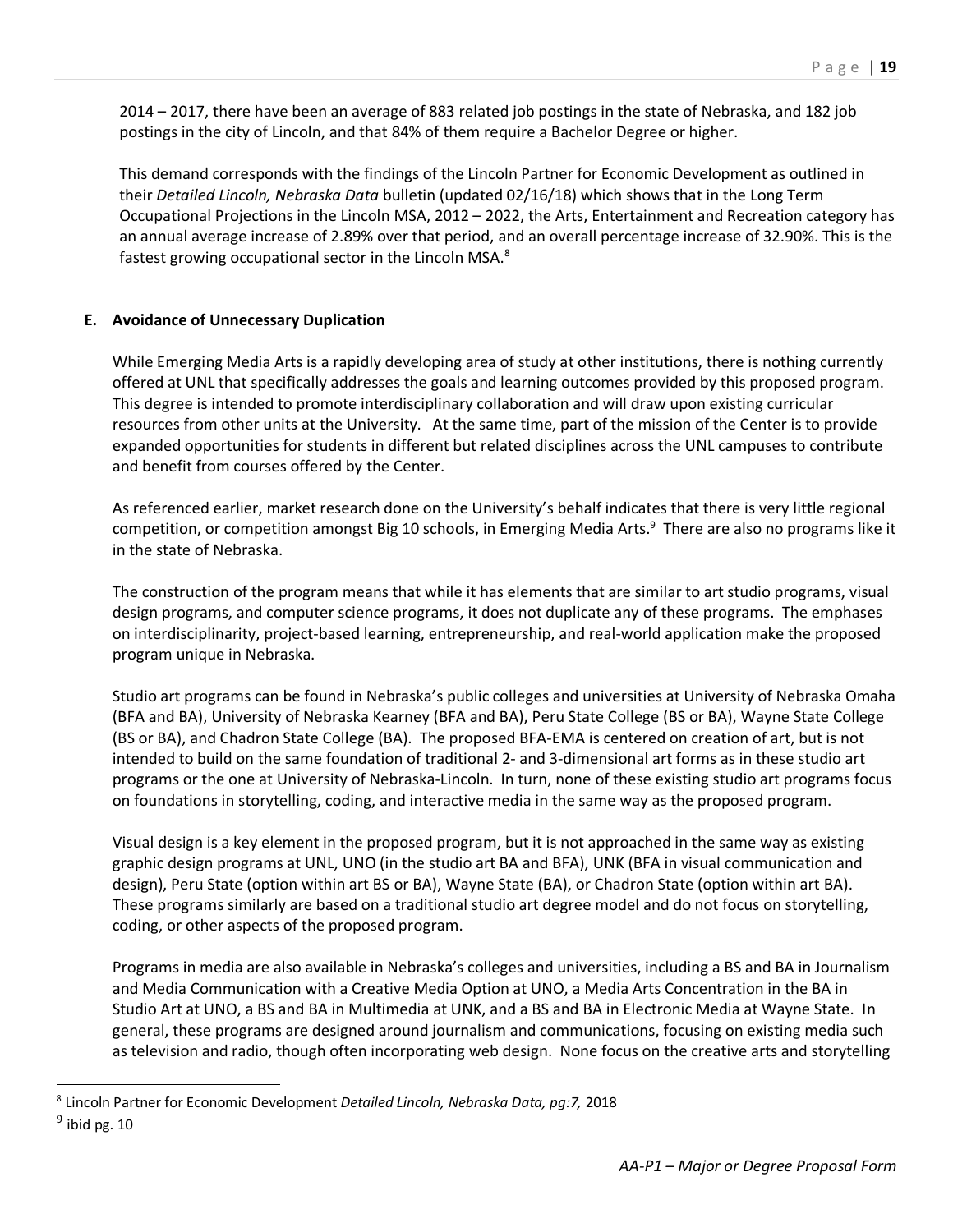opportunities offered by new and emerging technology as the proposed BFA-EMA does. UNL also has the advantage of currently offering the only filmmaking program in the state; the BFA-EMA builds on the strengths of that program, expanding its principles to include new technology, interactive media, and coding skills in a way that no other program in the state  $-$  or the country  $-$  is able to do.

Simply put, this program is not duplicative in the state of Nebraska, the Big 10, the region, or even the country. It is unique and offers a compelling opportunity for the state of Nebraska, both for education and for employment.

#### **Impact on Students enrolled in Film and New Media Option**

The current Film and New Media option in the BFA Theatre will be phased out as the proposed BFA-EMA program begins. Students currently enrolled in the FNM program may elect to transfer into the new program. Those who do not transfer into the new program will be able to complete the Film and New Media Option; there are sufficient resources to ensure this completion. Students entering in Fall 2019 will no longer be able to enroll in the FNM option but will begin the new BFA-EMA.

#### **F. Adequacy of Resources**

#### **1. Faculty/Staff**

Talented faculty and supportive staff attract talented students and are important to developing innovative programs and producing future leaders in emerging media arts.

The JCSTF currently has three full-time faculty members teaching the Film and New Media Option (FNM). Additionally, there are two part-time faculty, one of whom shares responsibility for teaching courses in the Hixson-Lied College's Digital Arts Initiative (DAI).

Implementation of this new BFA will require additional faculty and staff resources sufficient to offer new and expanded courses in the proposed degree. Fortunately, the commitment made by the Johnny Carson Foundation and the University provides for seven new faculty lines. These will likely be a majority of tenuretrack faculty lines, but will also include some professors of practice and potentially research professors, depending on the strengths of the new faculty and the developing needs of the program.

All faculty members teaching in the Carson Center for Emerging Media Arts will maintain their tenure homes in their respective departments, with a preponderance of the faculty having a tenure home in the Johnny Carson School of Theatre and Film. In some cases, however, the appropriate home may be in another department on campus – computer science, engineering or art, for instance. All faculty teaching in the Carson Center for Emerging Media Arts will be evaluated annually based on their accomplishments in teaching, research and creative activity. They will also be expected to contribute time in service to the School and College. The Carson School Director will oversee the hiring, evaluation, and promotion of all faculty in the Johnny Carson Center for Emerging Media Arts, and will select and appoint Carson Professors, Fellows and Guest Artists who will provide additional instructional support.

The agreement between the Johnny Carson Foundation and the University of Nebraska-Lincoln enables the Carson Center for Emerging Media Arts to hire the following over the next 7 years, in addition to a full-time Director already in place, and 4.0 FTE of current faculty in the Carson School who will teach in the new program:

New Faculty **7.0 FTE**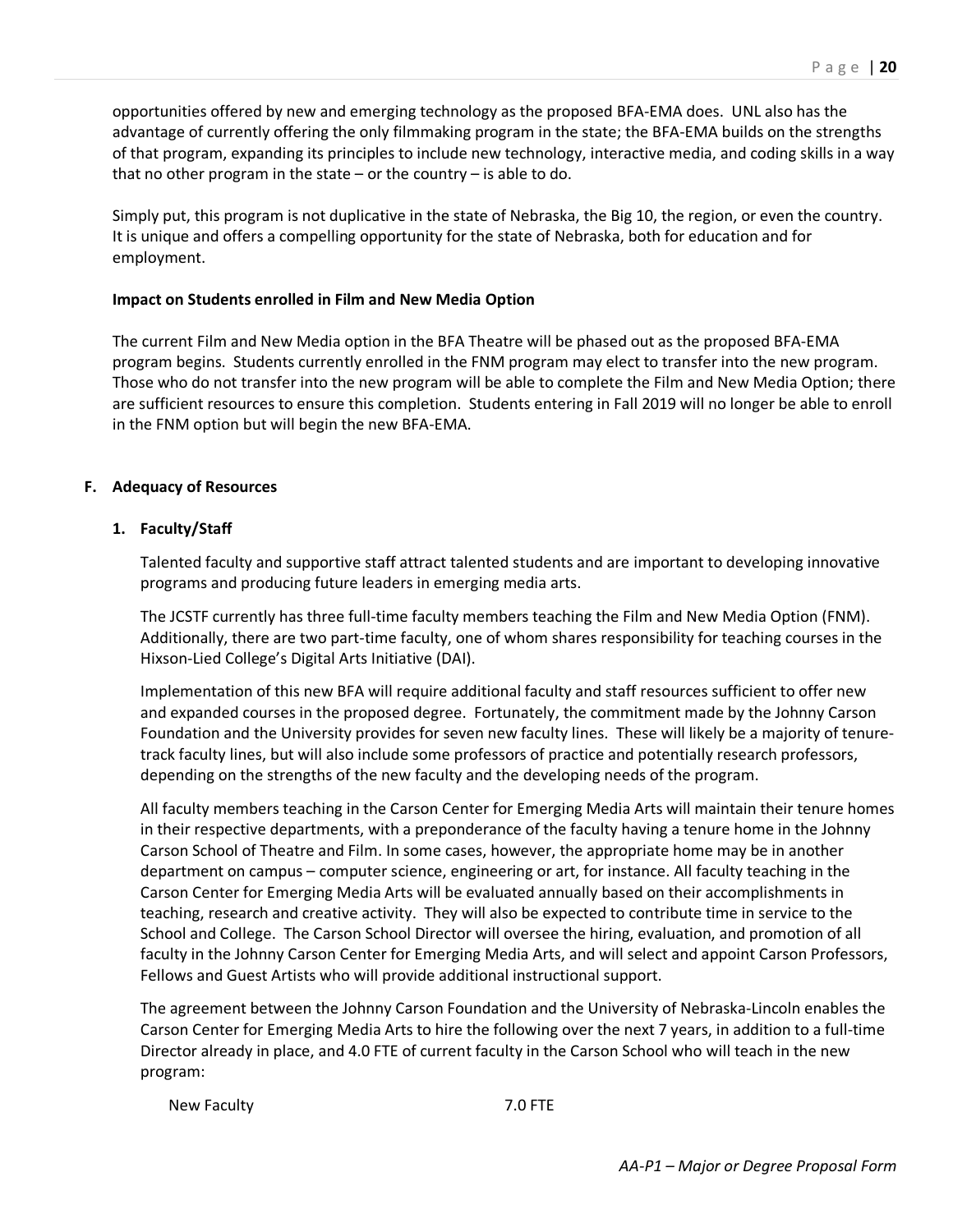| Visiting Professors, Guest Artists, Fellows | $1.5$ FTE |
|---------------------------------------------|-----------|
| <b>Staff Lines</b>                          | 6.0 FTE   |

The new faculty will have an array of expertise from cinematography, screenwriting and sound editing, to augmented and virtual reality, interactive media, game engines, visual effects, creative coding, virtual production design, writing for emerging media and animation. Faculty will be selected for their expertise in their fields and may or may not have an advanced degree. Ideally, most faculty will be able to teach in both the core courses and in the emphasis courses.

Staff lines will include a business manager, a student advisor and internship coordinator, an administrative assistant, an equipment coordinator, a facilities coordinator, and an IT/media technician.

The Carson Center for Emerging Media Arts will begin searching for new faculty and staff in 2017, before the new facility is complete, and will continue hiring over a five-year period as student enrollment grows. The new faculty and staff will be able to accommodate a total student enrollment of 160 by Fall 2022, while maintaining a student-to-faculty ratio of 15:1, ensuring that there is a strong mentoring environment.

#### **2. Physical Facilities and Equipment**

Existing FNM faculty are currently housed in the Ross Media Arts/Van Brunt Visitor Building. All current FNM Option courses and support facilities are housed in the same location. The proposed BFA-EMA will require significant facilities expansion, supported by the establishment of the Johnny Carson Center for Emerging Media Arts, which will be housed in former Nebraska Bookstore building at 13th and R streets.

The renovated building will provide the required facilities, spaces, and building components for teaching, active learning, research, and other critical components to satisfy the curriculum for BFA-EMA. The new degree will add to and expand the total academic programs offered by the Hixson-Lied College of Fine and Performing Arts.

The project planning has also explored the ecosystem of spaces available in Lincoln. Other existing spaces on campus will be used and not be re-created in this facility.

The Johnny Carson Center for Emerging Media Arts project complies with the 2013 Plan Big: UNL Campus Master Plan specifically in relation to the following programmatic connections and principles:

• On City Campus, Q Street forms the southern edge of the university known as the "zipper zone", an east-to-west transition corridor that knits the campus into the downtown edge of Lincoln. This project will enliven, activate and create a more human-scaled, well developed campus periphery along Q Street in between the north-south 12th Street arts and cultural corridor and the 14th Street student life spine, two of the four primary connectors for the City Campus.

• Historically, 13th Street is the north-south "urban canyon" for the City of Lincoln which terminates on the south side of the campus at R Street in front of the Love Library. This project's corner location on 13th Street respects and reinvigorates that legacy, further strengthening the "zipper zone" and the city-campus connections vital to Plan Big.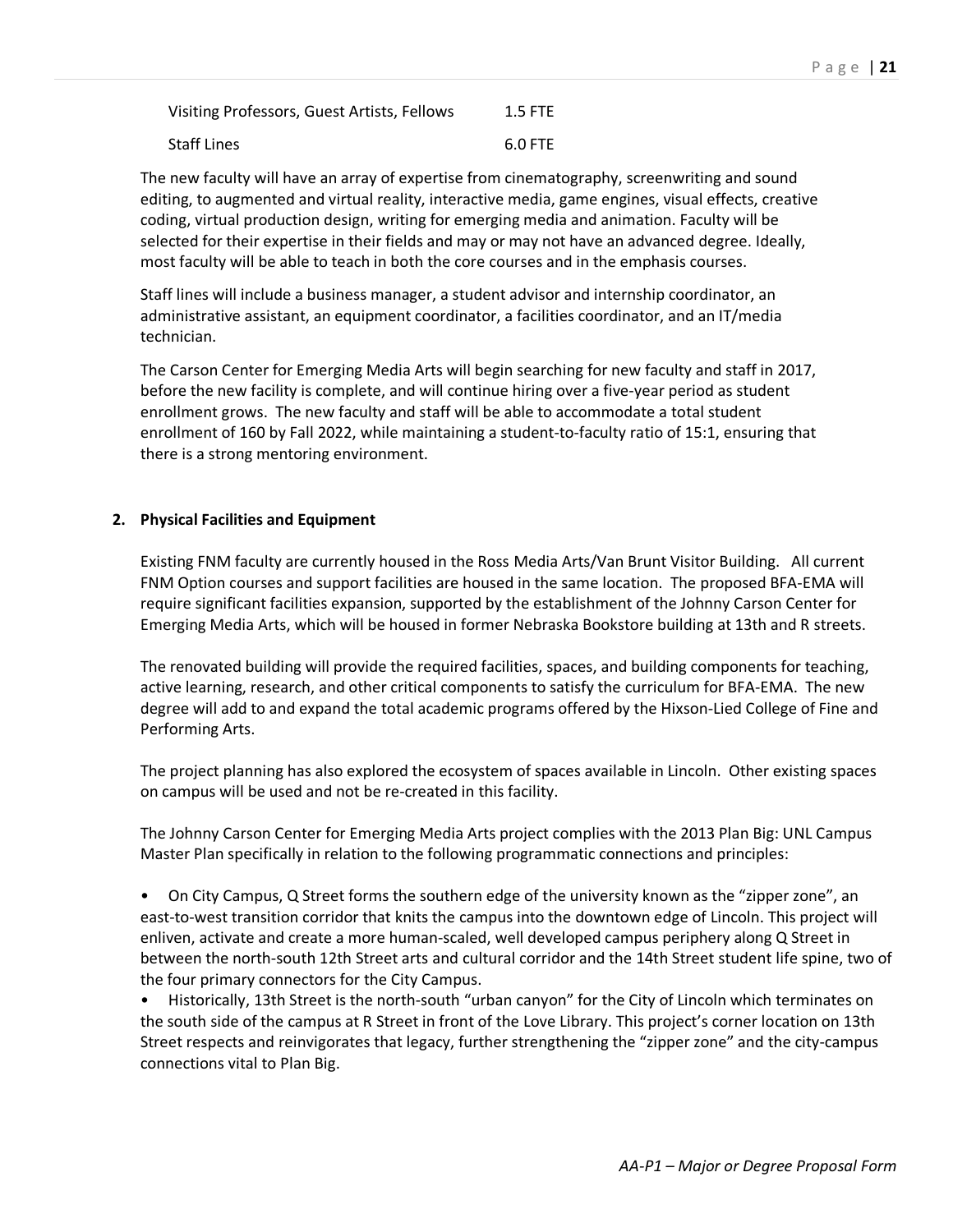• Plan Big seeks to enhance existing spaces to foster better cross-disciplinary collaboration. This supports UNL's celebration of innovation and excellence across campus learning environments by making learning more visible and engaged with the campus and landscape design.

The design of the new facility begins in October 2017, with construction to commence in July 2018. The cost of the refurbishment of the building is being paid for by a \$9M gift from the Johnny Carson Foundation.

The Board of Regents approved the Programming Statement and the naming of the Johnny Carson Center for Emerging Media Arts on 5<sup>th</sup> October 2017.

#### 3. **Instructional Equipment and Informational Resources**

The Johnny Carson School of Theatre and Film currently maintains one classroom for the FNM option, which has 15 computers and a projector. These computers are replaced on a five-year basis (on average). This classroom maintains a professional level of computer and multimedia equipment and software and has an Ethernet connection for every machine in the room. The school pays a monthly fee for each port and that cost is already factored into the cost of the School.

The School also maintains two editing suites and a sound-recording and editing suite. Each of these suites maintain a professional level of hardware and software. The School also maintains an Avid server. Since its inception 18 years ago, the JCSTF has made a significant investment in cinema and audio visual equipment (thanks in large part of previous gifts from the Johnny Carson Foundation).

There is an allocated budget of \$2M from the University and the Carson Center to purchase equipment for the new Center.

#### **4. Budget Projections [include Table 1 and Table 2]**

Table 1: Projected Expenses https://ccpe.nebraska.gov/sites/ccpe.nebraska.gov/files/doc/NewProgram\_Expenses\_0.pdf Table 2: Revenue Sources for Projected Expenses https://ccpe.nebraska.gov/sites/ccpe.nebraska.gov/files/doc/NewProgram\_Revenue\_0.pdf

**!** When submitting to the Office of the Executive Vice Chancellor, submit

- Memo from dean or VCIANR to EVC documenting college and department level approvals with original signatures, electronically
- Proposal form as a Word document, electronically
- Tables 1 & 2 as an Excel document, electronically
- Supporting documentation as a PDF, electronically
- All documents listed above, hard copies